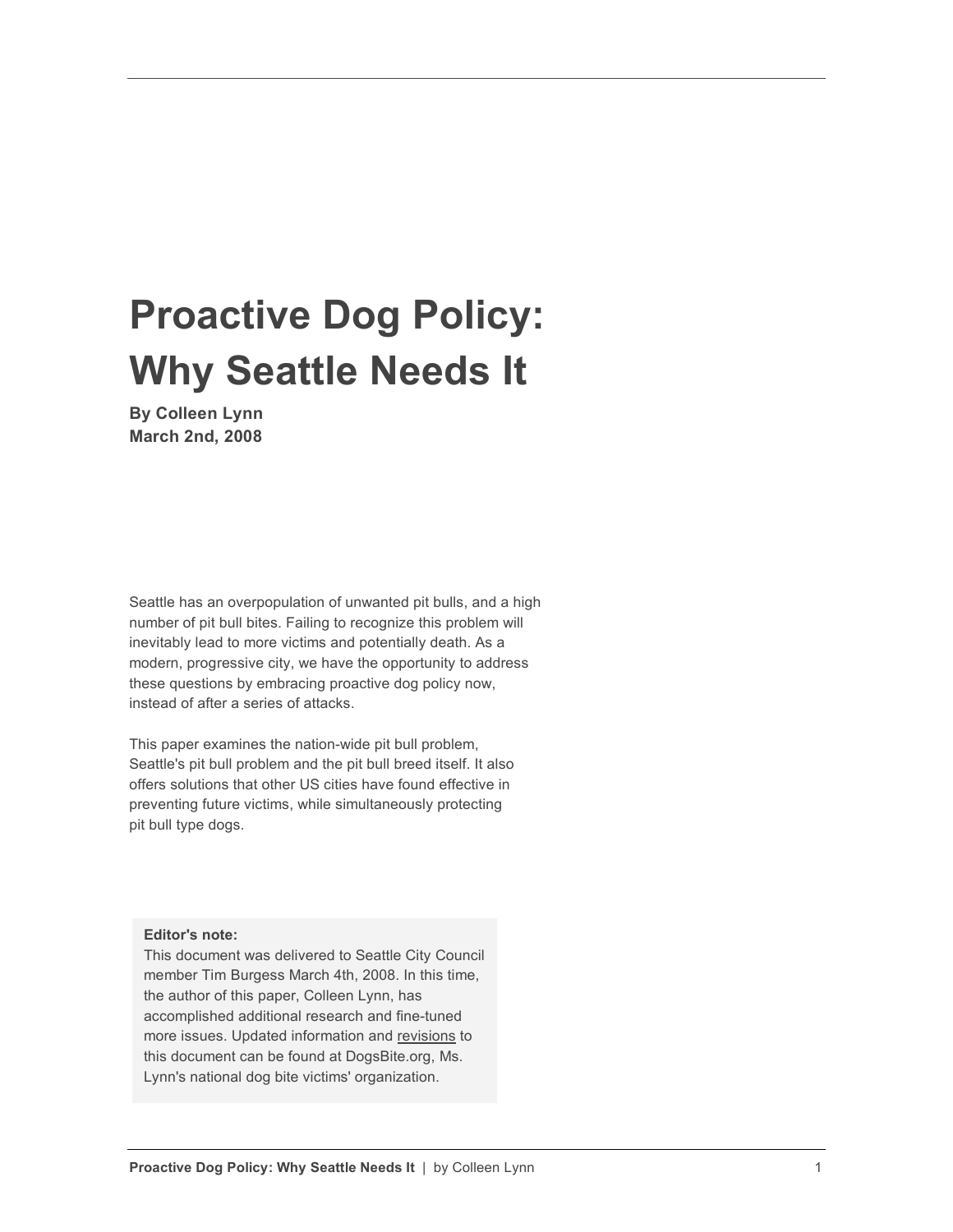## **Table of Contents**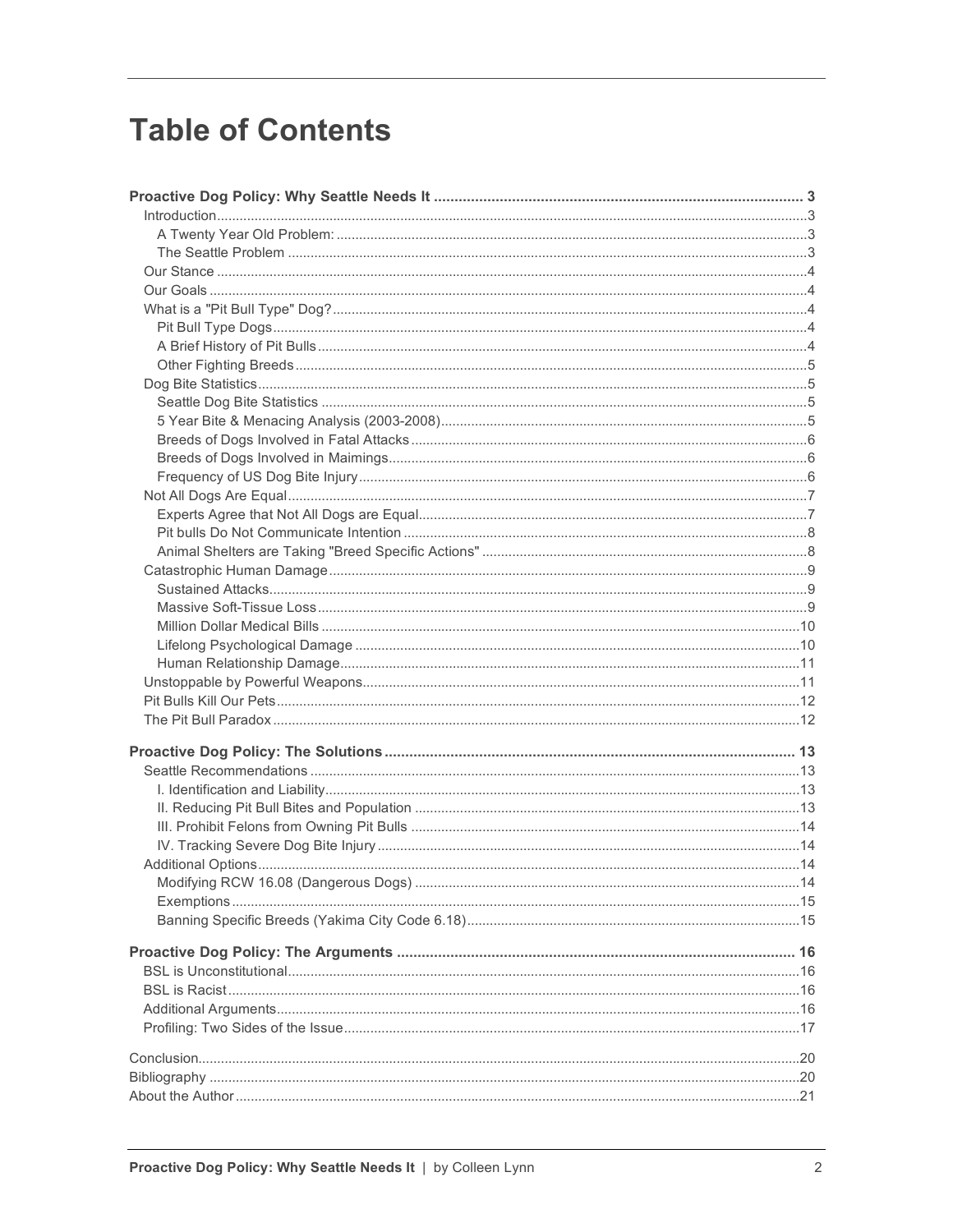## **Proactive Dog Policy: Why Seattle Needs It**

### **Introduction**

In 1987, CBS Evening News shocked the nation with what still remains the most violent depiction of a pit bull attack to date: the image of Florence Crowell under assault. In reaction to this video and violent attacks in their own city, Denver enacted the most controversial pit bull ban in the country. In this same year, 1989, the City of Yakima also instituted a pit bull ban. Since then, about 250 other US cities have followed.

#### **A Twenty Year Old Problem:**

For over 20 years, communities across the nation have struggled with the "pit bull problem." The issues present in 1987 are even more realized today. A Sports Illustrated cover page story, written in 1987, expresses this vividly:

#### **The Pit Bull: Friend and Killer**

By E. M. Swift

"The horror stories involving pit bulls are voluminous. Recent tragedies include the death of twoyear-old James Soto, who was mauled in Morgan Hill, Calif., on June 13th by a neighbor's pit bull rendering the child "unrecognizable as a human being," according to paramedics. Nine days later a national television audience watching the evening news was treated to the terrifying spectacle of a pit bull terrier attacking Los Angeles animal control officer Florence Crowell."<sup>1</sup>

As a direct result of policy makers failing to address the pit bull problem, the pit bull population has exploded; euthanization rates have soared; dog fighting has escalated; animal shelter and homeowner insurance costs have magnified and victim medical costs have flown out the window. Today, one million dollars in medical costs after a pit bull attack is not uncommon.

#### **The Seattle Problem**

Seattle has an overpopulation of unwanted pit bulls. According to the Seattle Animal Shelter, between 2002 and mid-September 2007, city shelters had to euthanize 3,407 dogs, 48% percent of these dogs were pit bull type dogs. $<sup>2</sup>$ </sup>

Seattle has a disproportionate pit bull bite problem. Of the 128 breeds represented in Seattle dog bites, pit bull type dogs are responsible for 24%. $3$  No matter where one stands on the issue of legislation targeted at specific breeds, it is agreed that pit bulls often inflict severe damage when they do bite.

Under the current scenario, Seattle is headed down a tenuous path. Failing to recognize this problem will inevitably lead to more victims and potentially death. The need for proactive steps is further underscored by the reality that many pit bull dog owners are "judgment proof." They are renters, not homeowners, and cannot provide adequate civil recourse when a tragedy *does* occur.

**The argument that lies before the City of Seattle is not the "demonization" of pit bulls, it is instead: What steps can we take to prevent future attacks? And who pays when they do attack?**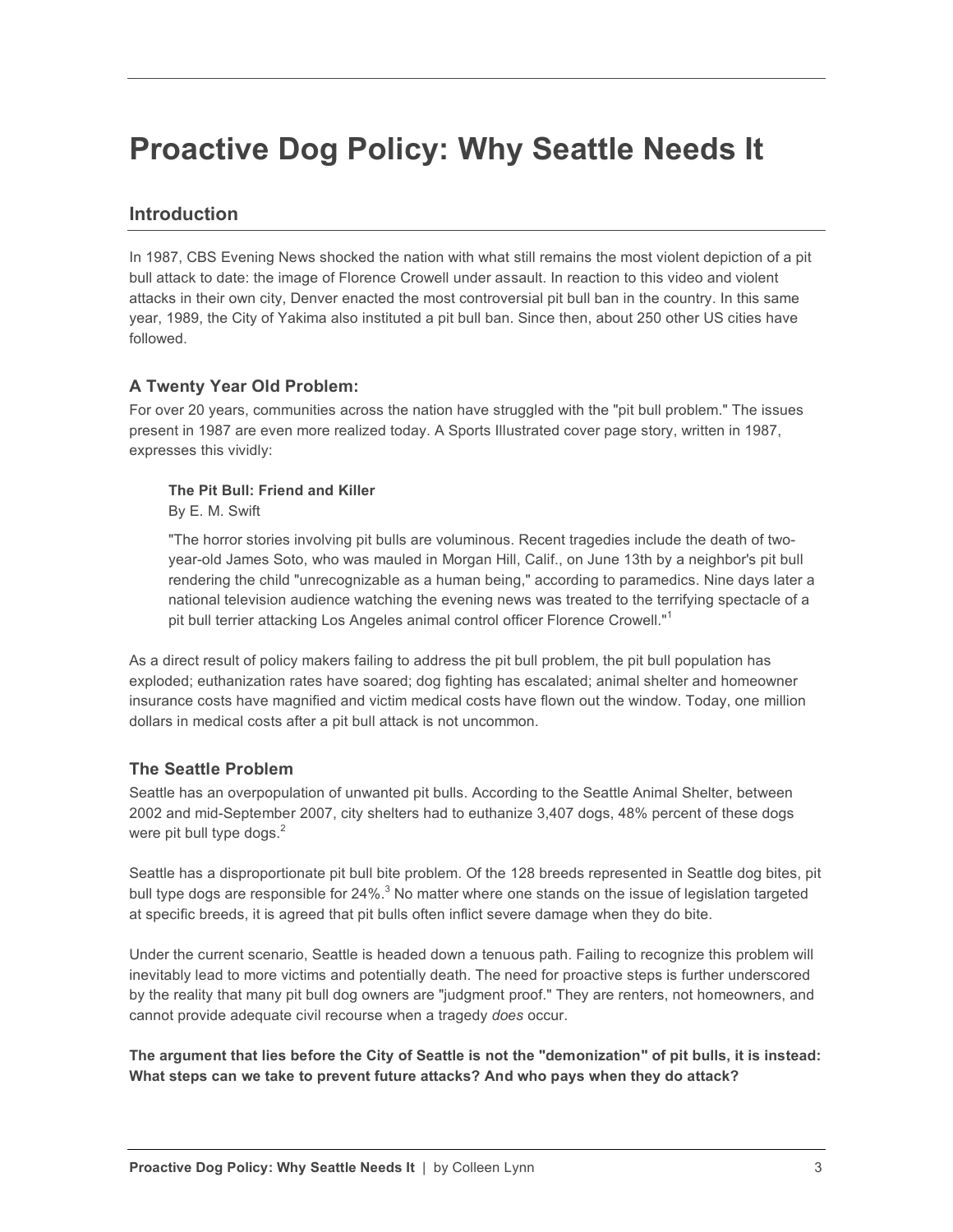As a modern, progressive city, we have the opportunity to address these questions by embracing proactive dog policy now instead of after a series of attacks. Through the course of this process, we must also not forget that the "pit bull problem" is a manmade problem that requires a manmade solution. This solution is Breed Specific Legislation.

#### **Our Stance**

Breed Specific Legislation (BSL) is defined as any law, ordinance or policy that pertains to a specific dog breed or breeds, but does not affect any others. Proponents of proactive dog policy support BSL that limits public exposure to pit bull type dogs by regulating ownership of these breeds. We feel such legislation is necessary because far too many people and pets fall victim to these dogs and far too many dog owners fail to act responsibly on their own.

#### **Our Goals**

Our primary goal is to adopt proactive policy so that future victims are not created. In the event they are created, these victims must have adequate civil recourse. Owners of pit bull type dogs must not fall under the category of "judgment proof" under any circumstances.

Our additional goals include reducing the pit bull population, whereby reducing pit bull bites and pit bull euthanization rates. Furthermore, we'd like to increase pit bull ownership responsibility, whereby making it simpler for police and animal control officers to impound these dogs when owners fail to follow regulations.

### **What is a "Pit Bull Type" Dog?**

Following in the footsteps of other communities, we've outlined several breeds that make up the "pit bull type" dog. Additional breeds have the distinction of being "bred for fighting" and require special regulation as well. Yet, in the instance of Seattle, as in most US cities, the focal point revolves around pit bulls. This is because this class of dogs is the most common and negatively impacts communities the most.

### **Pit Bull Type Dogs**

The pit bull is a combination of breeds that includes the following: American Pit Bull Terrier, Staffordshire Bull Terrier, American Staffordshire Terrier, Bull Terrier, American Bulldog\*, and any other pure bred or mixed breed dog that is a combination of these dogs.

*\*The American bulldog is a direct cousin to the pit bull. Most progressive pit bull legislation includes this dog in the definition of a pit bull type dog for two reasons: it stems from a fighting bloodline and pit bull owners frequently report their dogs as being an American bulldog to dodge breed specific regulations.*

#### **A Brief History of Pit Bulls**

The sport of "bull baiting" began nearly a thousand years ago in Greece. When the Romans conquered Greek lands, they adopted and spread the sport. After 17 hundred years of selective breeding, a type of bull baiting dog emerged which we recognize as the pit bull today: extremely strong jaws for it's size, a fierce fighter and very loyal to his master.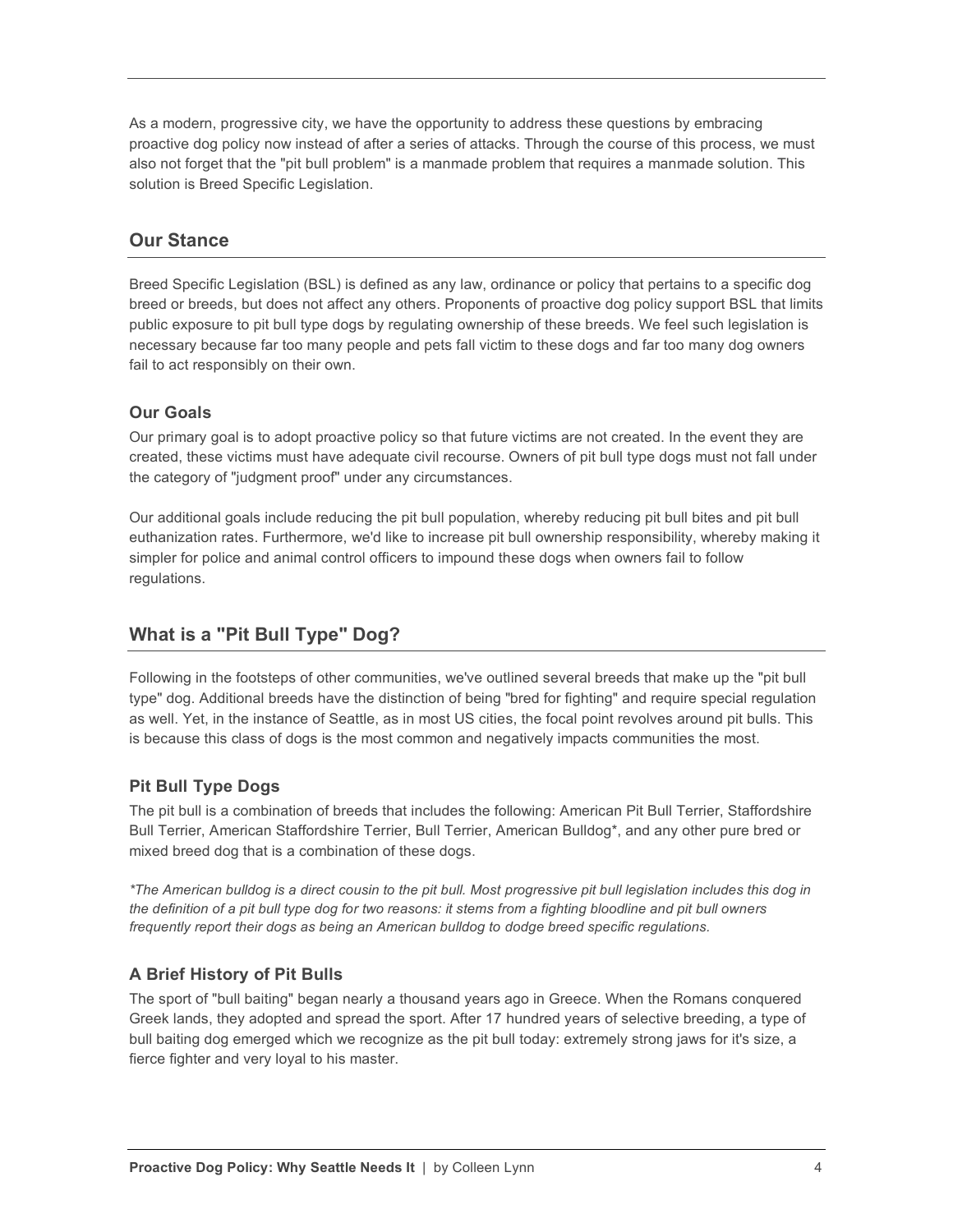By 1835, bull baiting was banned in England and replaced by "ratting," in which a person would toss a rat into a pit and wagers were placed on how long it would take the dog to kill it. To increase agility, quickness and prey-drive, ratters blended terriers into the bull baiting breed. This combination produced the modern day pit bull.

On the heels of ratting, dog fighting developed. Both sports were intricately linked with gambling, just as dog fighting still is today. Pit bulls, dog fighting and gambling, and the traditions surrounding each, were exported to America and Canada as settlers made their way to the New World.

As history shows us, the United Kingdom has had a much longer history with pit bulls than the United States. Nearly two decades ago -- after tremendous public outcry and a slew of devastating attacks -- the United Kingdom banned pit bull type dogs in the toughest dog ordinance of it's time: The Dangerous Dog Act of 1991.

#### **Other Fighting Breeds**

Though far less common than pit bull type dogs, several other breeds pose significant threat to public safety as well, including: Akita, Cane Corso, Dogo Argentino, Dogue de Bordeaux, Kuvasz, Presa Canario and Tosa Inu, and any other pure bred or mixed breed dog that is a combination of these dogs.

### **Dog Bite Statistics**

#### **Seattle Dog Bite Statistics**

According to the Seattle Animal Shelter, between January 2002 to September 2007, city shelters euthanized 3,407 dogs. Roughly half (48%) of these euthanizations were pit bull type dogs. $4$ 

Whether we can correlate the high euthanization numbers to the high human bite numbers is another matter. But we do know that of the 128 biting breeds recorded in Seattle, pit bull type dogs are responsible for 24%. Before sharing the statistical analysis of Seattle's dog bites, a point must be made regarding: *What constitutes a bite?*

A singe bite, recorded and used within dog bite statistics, is a bite that "breaks the skin." A small puncture wound from a Chihuahua is recorded the same way as a pit bull attack, which can constitute a hundred bites and more. Last year Sue Gorman of Gig Harbor endured multiple lacerations from two pit bulls after they broke into her house when she was sleeping. Her injuries were statistically counted as "two" bites, one per pit bull.

In Washington State, dog bites that result in "severe injury" trigger legal recourse for the owner and the dog, yet the City of Seattle does not track which breeds are responsible for these bites. Since there can't be more than 50-75 per year (the average bite count per year in Seattle is about 225) you have to ask yourself why. If Seattle Animal Control did track cases of severe bites by breed, regulations for pit bulls would already be in place.

#### **5 Year Bite & Menacing Analysis (2003-2008)**<sup>5</sup>

• 128 breeds are responsible for bites and acts of menacing in the city of Seattle. Pit bull type dogs, which include the American staffordshire terrior, American pit bull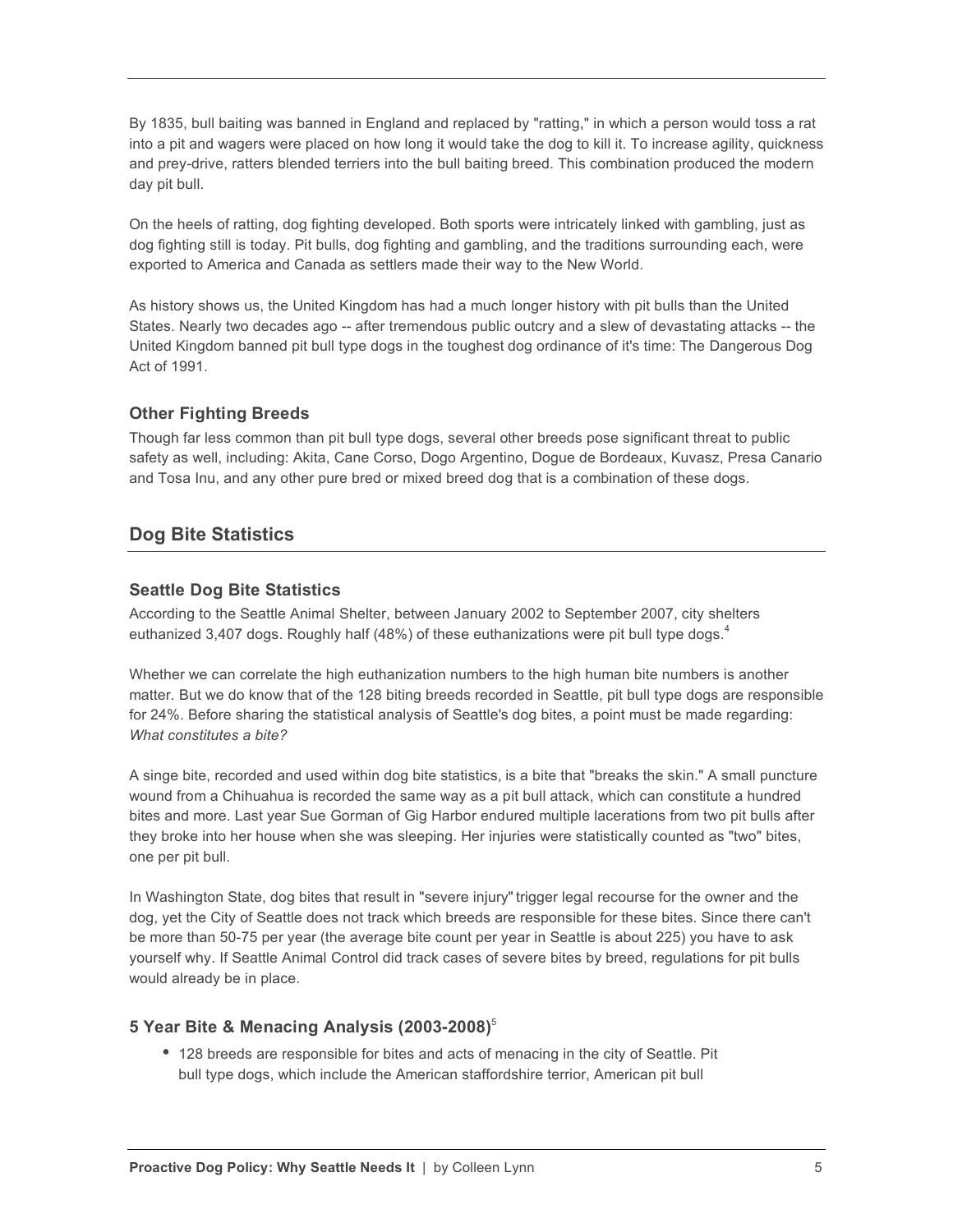terrier and the pitbull, make up 3 breed types -- the latter being responsible for nearly all acts of bites and menacing.

- Of the 1,189 bites recorded, pit bull type dogs make up 24%. It is doubtful that they also make up 24% of household dogs. Other dogs that inflicted high bite counts, but do live in a greater number of households include: Labrador retrievers 12% and German Shepherds 9%.
- During this same timeframe, pit bulls accounted for 37% of all menacing reports. Followed by: Labrador retrievers 11% and German Shepherds 11%.

It may be impossible to determine the exact population of each dog breed within Seattle, but it is relatively inarguable that pit bull type dogs make up 2-9% of the US dog population.<sup>6</sup> From a statistical standpoint, pit bulls are overrepresented in Seattle bites and menacing reports just as they are overrepresented in fatality statistics nationwide.

#### **Breeds of Dogs Involved in Fatal Attacks**

Human fatalities are rare in dog attacks. Yet it is important to recognize the breeds involved in these fatalities. In a JAMA report that reviewed dog bite-related fatalities from 1979-1988, pit bulls were responsible for 41%. This is nearly 3 times more than German Shepherds, the next most commonly reported breed. Additionally, pit bulls were implicated more than twice as often when the attack was caused by loose dogs. $<sup>7</sup>$ </sup>

By tracking press accounts in 2007, DogsBite.org discovered that 7 breeds were involved in 33 human dog bite fatalities. Pit bull type dogs were involved in 67% of these attacks. While there may be slight inaccuracies in the 2007 data, it is clear that the number of pit bulls involved in human deaths is escalating.

#### **Breeds of Dogs Involved in Maimings**

The Center for Disease Control provides data about how many people receive emergency care for dog bites, but the CDC does not know the breeds responsible for these bites. Merritt Clifton, the editor of Animal People News, complied US and Canadian press accounts from 1982 to 2007. He found that of the 100 hundred breeds recorded in attacks, pit bull type dogs accounted for:<sup>8</sup>

- 56% of attacks that induce bodily harm
- 50% that result in maiming
- 24% of attacks to children
- 62% of attack to adults

What is important to point out is that pit bulls and their mixes inflict more bites that induce bodily harm as 90 other breeds combined (56%), and they induce half of all reported maimings.

#### **Frequency of US Dog Bite Injury**

The following statistics stem from a JAMA report that analyzed the frequency of dog bite injury treated in US emergency care (1992-1994).<sup>9</sup>

• New dog bite injury visits to emergency rooms exceeds 333,0000 per year. That's nearly 1,000 people per day. Nearly half (46%) of these injuries were triaged in emergency rooms as "urgent-emergent"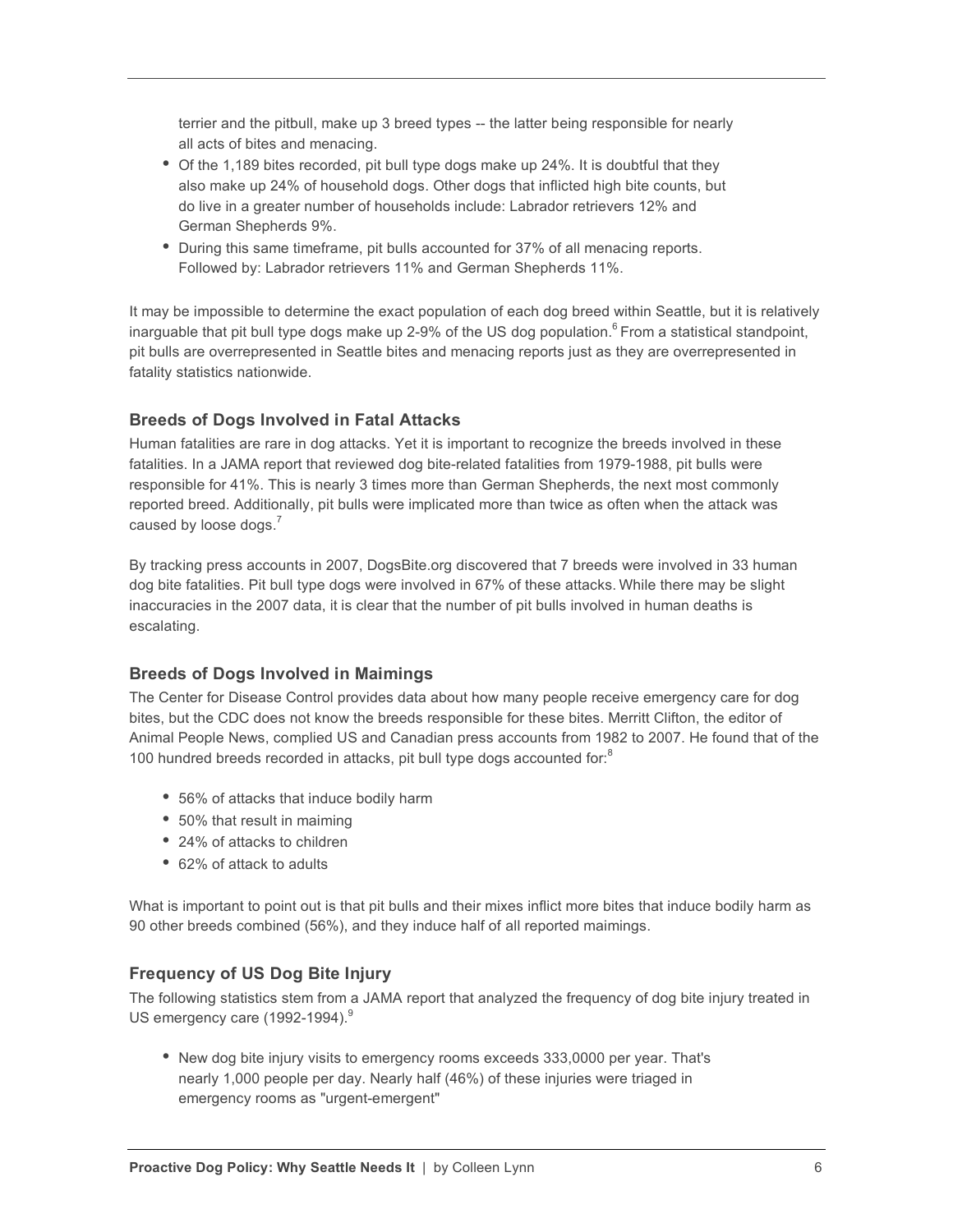- For each dog bite fatality there are about 670 hospitalizations and 16,000 emergency room visits, 21,000 other medical visits (office and clinic), and 187,000 non-medically treated bites.
- Dog bites are the second highest activity that sends children to emergency care superseding the following activities: playground accidents, all-terrain vehicles and moped use, volleyball, inline skating, horseback riding, baby walkers and skateboards.

### **Not All Dogs Are Equal**

The theory that "all dogs are equal" and should not be subject to "breed profiling" has placed the general public at great risk. Hundreds of US cities are reacting by creating BSL to protect families and pets from pit bull type dogs. On an international level, entire countries have banned them, including: England, Scotland, Wales, Northern Ireland, Italy, Spain, Germany, Norway, New Zealand, Puerto Rico, Singapore and the UAE.

#### **Experts Agree that Not All Dogs are Equal**

In the canine world, aggressive personalities are both made *and* born. Herding dogs, for instance, instinctually herd; it is an inherited trait. Pit bulls and fighting breeds instinctually fight and therefore require special supervision. Alan Beck, a world-renowned dog ecologist, recently submitted testimony on behalf of Ontario, Canada's pit bull ban:

"While all breeds of dogs can and do bite on occasion, pit bulls (due to their inherent fighting nature, strength and high pain threshold) have a much higher potential of being involved in a serious attack than most, if not all, breeds. There is no doubt that the fear of pit bull dogs is reasonable and social tension about them should also be considered when a community is developing policy."

He adds in his conclusion that:

"Pit bulls are like a "loaded gun." Like guns, in the wrong hands there is great potential for serious harm to humans and pets. Even in the hands of the "innocent" there is serious potential for harm as is evidenced by the common media reports of attacks where pit bull owners are reported as saying they were responsible and never had a problem until the attack in question."<sup>10</sup>

#### **Alan Beck, PhD**

*Alan Beck is an ecologist with a doctorate from The Johns Hopkins School of Public Health. From 1974-1979 he directed the Bureau of Animal Affairs, in the Department of Health, City of New York. For the next ten years, he*  directed the "Center for the Interaction of Animals and Society" at the University of Pennsylvania. Since 1990, *he has been the Dorothy N. McAllister Professor of Animal Ecology and Director of the "Center for the Human-Animal Bond" at Purdue University.*

*For more than two decades, he conducted studies on the interaction of people and their pet animals, the epidemiology and behavior of animal bite injury, and the epidemiology of rabies. He has also served as a consultant on the reporting of animal bite and animal control for the Centers of Disease Control (CDC) and several municipalities around the country.*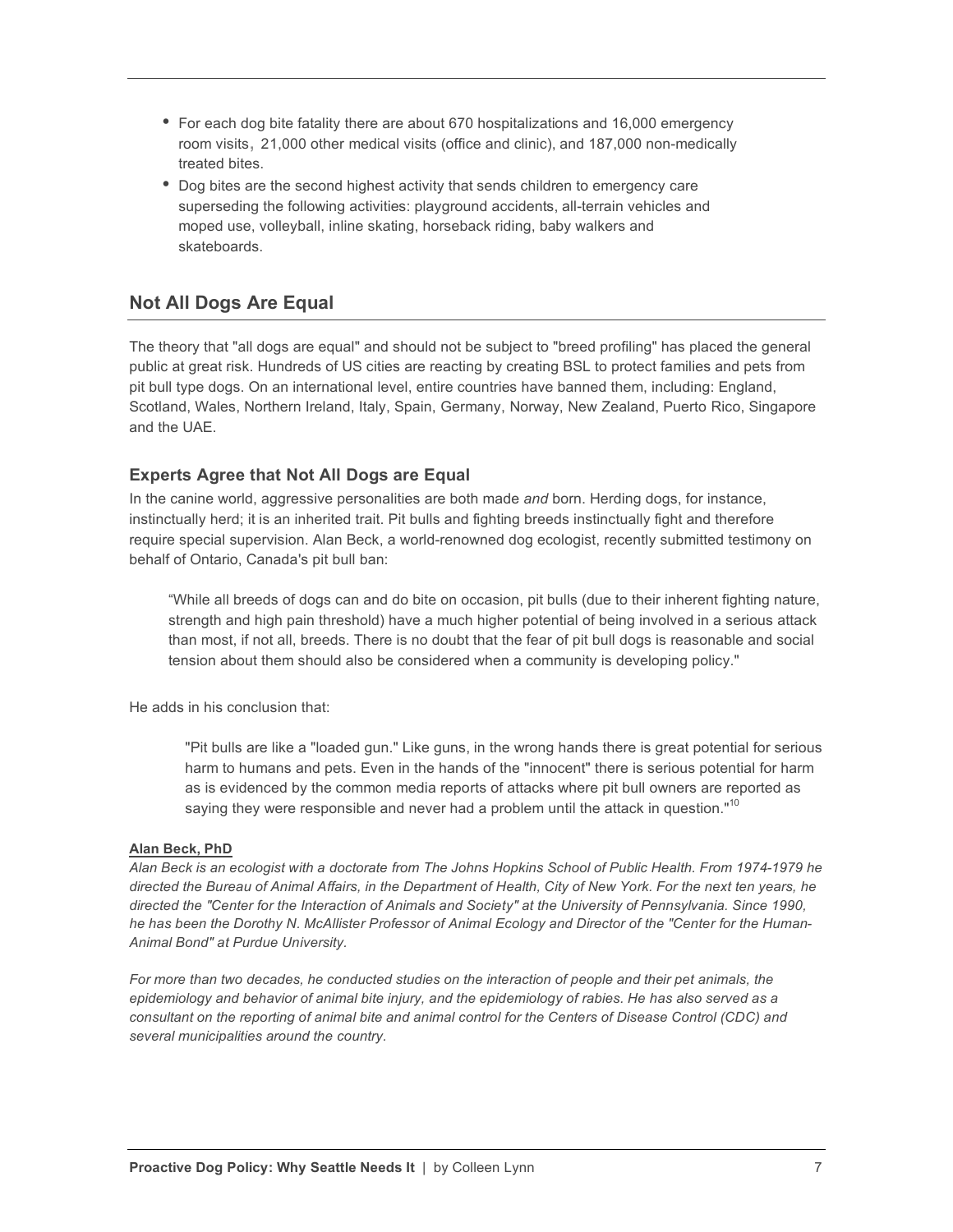#### **Pit bulls Do Not Communicate Intention:**

Another important expert is Randall Lockwood, who falls on the opposite side of the BSL argument. As a senior vice president to the American Society of the Prevention of Cruelty for Animals (ASPCA), he promotes the theory that the pit bull problem is a dog-human interaction problem, not a dog problem. Yet, in a police officer training video, he specifies the unique dangers posed by pit bulls that "non-fighting breeds" do not pose:

"The main impediment to reading a dog's communication is when the dog is a fighting breed. The best strategy for a fighting breed is to not communicate your intention. This is why we hear about so may fighting breeds attacking without warning. Meaning there was no growl, there was no bark, there was no direct stare, the dog just went from point a to point b and did what he wanted to do. Likewise, they are disrespectful of the traditional signs of submission and appeasement."

He adds that fighting breeds are liars:

"Fighting dogs lie all the time. I experienced it first hand when I was investigating three pit bulls that killed a little boy in Georgia. When I went up to do an initial evaluation of the dog's behavior. The dog came up to the front of the fence, gave me a nice little tail wag and a "play bow" -- a little solicitation, a little greeting. As I got closer, he lunged for my face."<sup>11</sup>

#### **Randall Lockwood, PhD**

*Randall Lockwood has degrees in psychology and biology from Wesleyan University and a doctorate in comparative and physiological psychology from Washington University. He served as vice president for research and educational outreach for the Humane Society of the United States until 2005, when he became the ASPCA's Senior Vice President for Anti-Cruelty Initiatives and Training.* 

*For more than 25 years, Lockwood has worked closely with humane societies, animal control agencies and law enforcement, serving as an expert on wolf and dog behavior, dog aggression, dog bite prevention and illegal*  dogfighting. He has been an advisor on animal-related issues to the Centers for Disease Control and the United *States Postal Service.* 

#### **Animal Shelters are Taking "Breed Specific Actions"**

While many animal shelters support the idea that "all dogs are equal," their actions prove otherwise. More and more animal shelters have "no adopt out" policies for pit bull type dogs. This means that when a pit bull enters a facility, automatic euthanization results.

A quick search on Google indicates the following states contain county animal shelters with no-adopt out policies for pit bulls: Virginia, Florida, Oklahoma, Texas, Louisiana, Tennessee, Massachusetts and Missouri. Such a policy is mainly due to liability reasons. As insurance costs rise and multimillion-dollar lawsuits crop up -- because an adopted pit bull ended up mauling a family member -- it is expected that more shelters will follow.

Shelters also enforce no-adopt out policies because of the risk dogfighters pose. *Dogmen* often pick up shelter pit bulls to fight against their own pit bulls. In an effort to save shelter pit bulls from potentially abusive futures, they euthanize them instead. While belief systems at animal shelters vary, by and large, when it comes to BSL, "breed specific" actions are okay for liability reasons and to protect a species from an abusive future, but not okay to protect human beings from a future attack.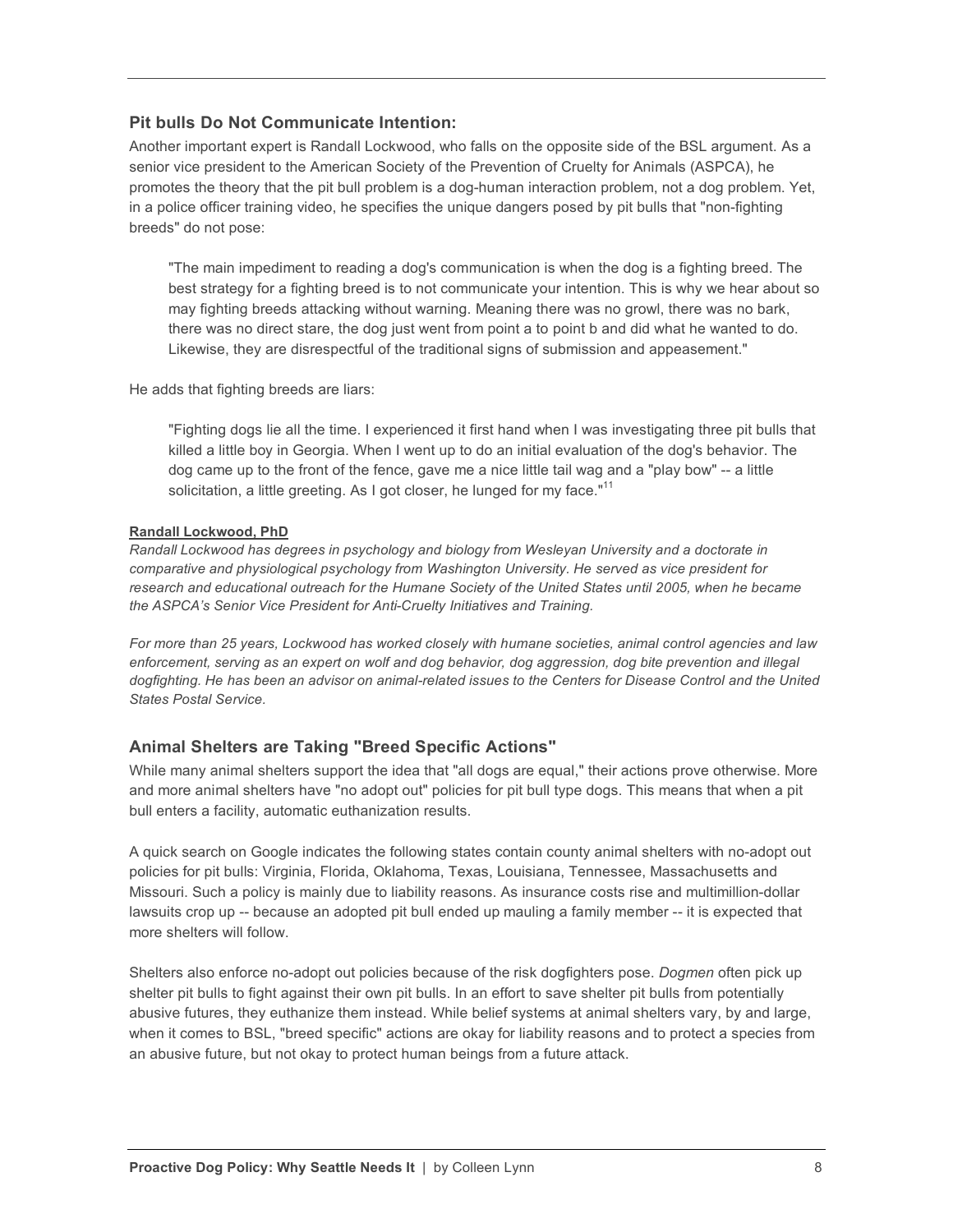### **Catastrophic Human Damage**

#### **Sustained Attacks**

Pit bulls were bred to deliver and endure "sustained attacks" for better success in the ring. Fighting matches routinely last over an hour and sometimes as long as three hours. In terms of attacks on humans, pit bulls are the only known breed that inflicts sustained attacks. Such an attack is described as lasting 15 minutes or longer.

In the sustained attack that help spawn Denver's pit bull ban, Reverend Wilbur T. Billingsley, was bitten 70 times and suffered two broken legs by a pit bull as he crossed into an alley near his home. Though an alerted neighbor intervened and struck the dog repeatedly on the head with a two-by-four, it was a shotgun that finally stopped the attack.<sup>12</sup>

In the Chicago pit bull rampage that sent six people to emergency centers, the attack was finally stopped by police officer gunfire 1.5 hours after it began. Both Nick Foley and Jordan Lamarre, each 10 years old, suffered catastrophic injury. The dog's owner, Scott Sword suffered severe injury trying to protect Nick, as did three neighbors who later intervened with baseball bats.<sup>13</sup>

What occurred to the author of this paper last summer, as she jogged down a Beacon Hill sidewalk, was an attack that lasted 5 seconds or less. In this time, the leashed pit bull broke her forearm in half. Medical costs for surgery and other treatments have reached 30 thousand dollars and additional surgery is expected.

**What we learn from this local incident is that a pit bull attack lasting 5 seconds or less can still inflict considerable damage.** 

#### **Massive Soft-Tissue Loss**

In one of two known published medical reports that specifically discusses "pit bull injuries," doctors at the University of Texas Medical Branch in Galveston Texas examined the body of an 83-year old man that was attacked by two pit bulls for approximately 15 minutes. The findings revealed massive soft-tissue loss to both upper extremities.

"Such intensity of bites and the magnitude of soft-tissue trauma may be characteristic of a pit bull attack. The development and use of this breed of dog and its current population in the United States suggest that further injuries and deaths will occur."

The doctors add that:

"Most breeds do not repeatedly bite their victims, however, a pit bull attack has been compared to a shark attack and often results in multiple bites and extensive soft-tissue loss. Although the teeth of dogs are not very sharp, they can exert a force of 200 to 450 psi. Pit bulls tend to inflict more serious bite wounds than do other breeds because they tend to attack the deep muscles, hold on, and shake."<sup>14</sup>

This report was published in November 1988, yet the analysis is strikingly real today. The authors detail the catastrophic wounds and surgical procedures endured by the victim, including the amputation of his left arm. The victim died on the 42nd hospital day from complications stemming from the attack and cardiac arrhythmia.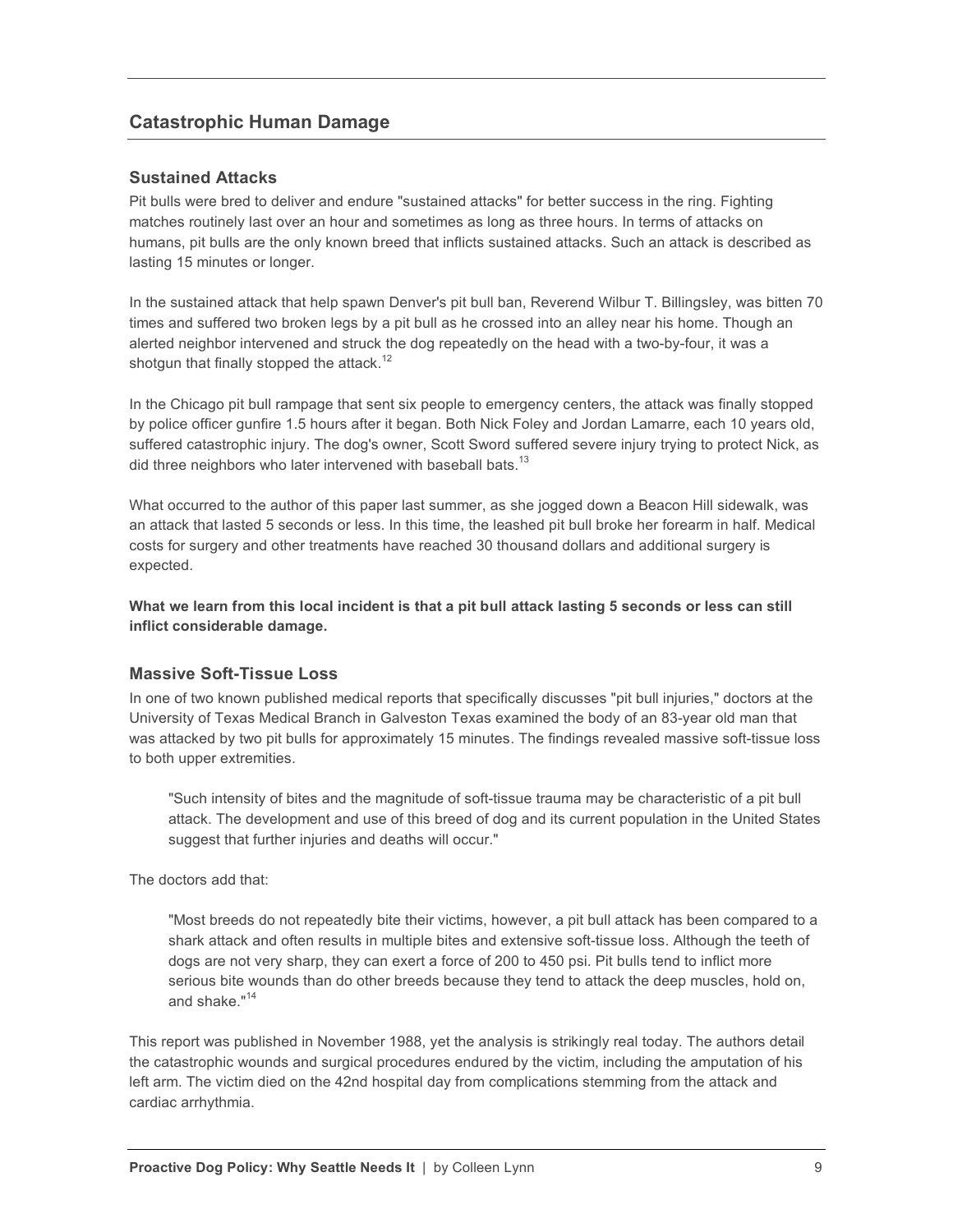The other known report details the injuries of 6 pit bull maulings in Detroit between the years of 1987-2005 from the Wayne County Medical Examiner. The first three victims examined are children under the age of 2. So horrifying were the injuries -- which include deglovings and decapitations -- that the author of this paper could not complete reading this report. It is available upon request.

#### **Million Dollar Medical Bills**

A million dollar medical price tag is becoming more common in vicious dog attacks. Nick Foley, Alan Hill and Jaydon Embry are just a few pit bull attack victims that fall into this category. Extensive damage inflicted by these dogs required extensive medical surgeries, and lifelong maiming still resulted. It is inarguable that when a pit bull chooses to bite, the outcome can be devastating physically and financially.

Insurance providers are responding to this fact. Many providers refuse to offer homeowners insurance to owners of pit bulls, Washington State included. The actuary risk is simply too high. Some cities legislate conditions for owning pit bulls by requiring owners to buy a \$250,000 policy for their dogs. While this offers some victims recourse for their injuries, it hardly contributes to those who suffer catastrophic injury, who time and again are victims of pit bull attacks.

On a national level, the rate of all dog bite injuries is on the rise. The cost of treating these injuries is rising even faster. In 2002, the average claim was \$16,600. In 2005, the cost rose to \$21,200. Dog bite claims in 2005 accounted for nearly 15 percent of liability claims paid under homeowners insurance policies. These bites cost the property/casualty insurance industry \$317.2 million in 2005 and \$352.4 million in 2006, a 10.8% percent increase.<sup>15</sup>

These claim numbers, however, are misleading. We already know that many pit bull owners are "judgment proof." There is hardly a better example than the City of Seattle where it is more affordable to rent than it is to own. Renters do not have homeowner insurance policies nor are they required to hold policies for their dogs. To answer the question of "who pays" for medical costs in our city when a dog owner cannot? All of us do.

### **Lifelong Psychological Damage**

Nearly all victims of trauma suffer psychological damage; dog bite victims are no different. Even with psychological treatment, fear of another attack may never fade. Each time a victim walks down a sidewalk, strolls through a park or visits a dog owner's home, the nightmare reawakens. Man's best friend -- to the irony and horror of a dog bite victim -- is fully integrated into our society. There is little a bite victim can do to avoid dogs.

In September 2007, a neighbor's pit bull charged into Angela Silva's garage in Fremont California, where she stood holding her 4-month old child. The dog lunged at the child while it was in her embrace. She placed her son into a garbage can and vainly tried to swat the dog away. The pit bull shredded through her two forearms before help arrived.

4 months later, the horrific event still comes back to her each time a stranger stares are her scars. Since the attack, she has yet to take a walk outside. She has also moved several neighborhoods down to get away from the dog's owner. The new physical distance though, does not help her sleep. At night, she continues to have dreams filled with mad, vicious dogs.<sup>16</sup>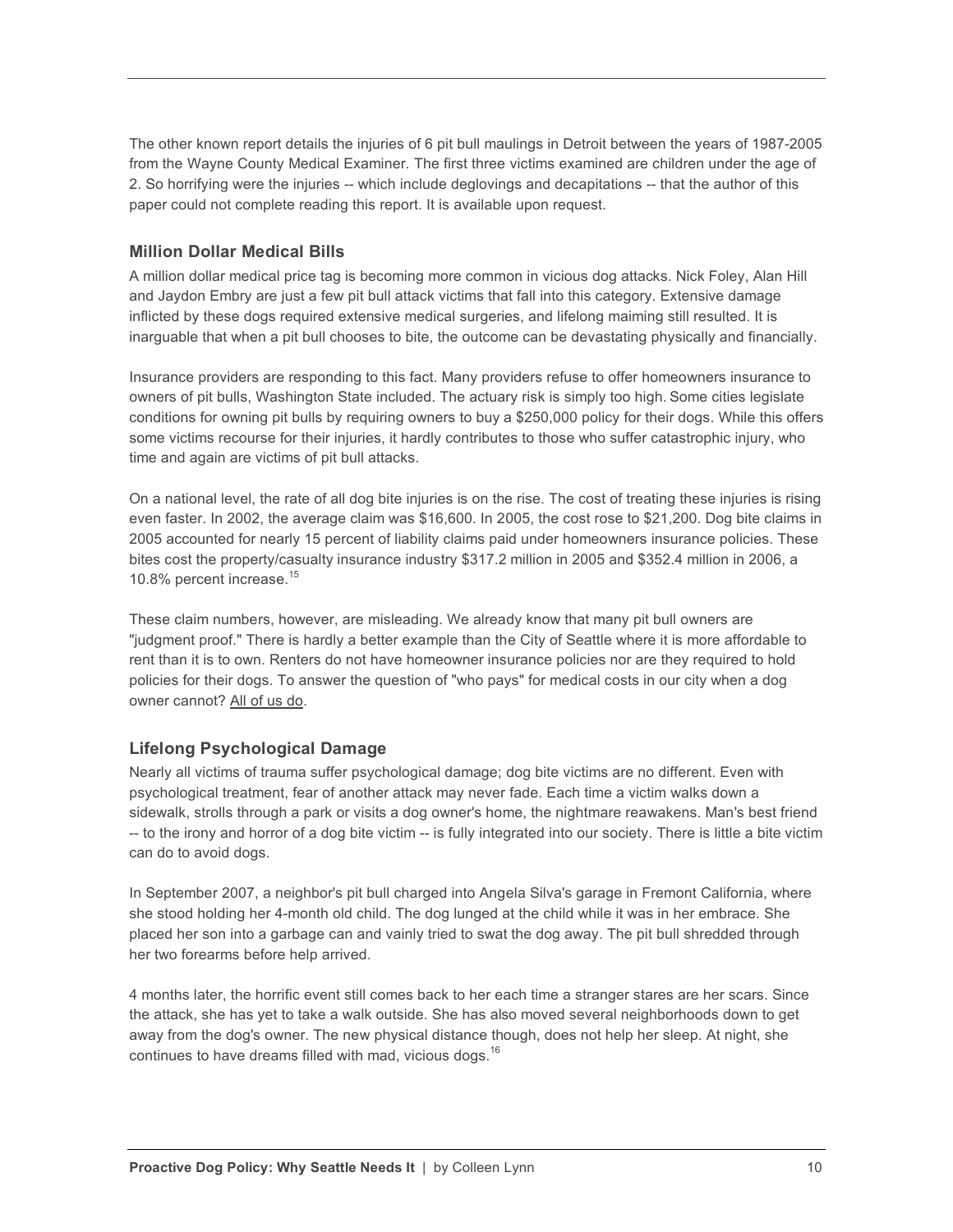#### **Human Relationship Damage**

Dog bite victims fall into a profoundly disturbing category of victims, one that rarely receives media coverage or insightful discussion. The injuries incurred by the dog attack are one aspect. The long-term psychological damage is another. Yet, there is a third, and hardly spoken of aspect: human relationship damage.

A dog bite victim frequently knows the owner of the dog; he or she is a neighbor or a friend. In the vast majority of instances, this owner blames the victim and refuses to pay medical costs. While "blaming the victim," and evading financial responsibility is a universal phenomenon, it is nearly always the case in dog attacks. *This may be true because dogs are a metaphorical "extension" of their owner.*

Because of this complex mixture, many dog bite victims are forced to move to new a household after an attack. No longer can they cope with the adversity of their neighbor, who likely still owns the dogs -- even after a serious attack, dogs are often returned to their owners. How can a victim feel safe gardening in this instance, particularly if the neighbor still refuses to constrain his dogs (which is also common)?

When the attack stems from a dog owned by a family member or friend, even more devastating results occur. After decades of a solid bond, such relationships are often ruined forever, and for the primary reason that *the dog can't be blamed, yet neither can the owner.* In the end, a dog bite victim is left with physical and psychological scars, little to no civil or criminal recourse, exorbitant medical bills and broken human relationships.

### **Unstoppable by Powerful Weapons**

How does a common citizen stop a lethal weapon that chooses to go after a child, a dog or ourselves?

Courts across the country have deemed pit bulls as "lethal weapons," including Washington State. Police officers have the right to shoot and kill pit bulls when under threat or when protecting citizens and other pets. Examples of officers shooting these dogs are a daily occurrence in the US news. They are often quoted as saying, "The taser did not stop the animal. I had to use my gun."

Communities are ill equipped to deal with cougars and other wild animals capable of unstoppable aggression. We are also ill equipped to deal with dogs capable of the same trait. It is widely known and accepted that when pit bulls bite, they "don't let go." In more technical terms they display the characteristic of "lock and shake," which leads to severe bone and muscle injury.

When the Colorado Supreme Court upheld the Denver pit bull ban in 1991, the high court set aside 14 unique characteristics that pit bulls displayed *when they attack* that differ from other breeds in similar circumstances. One of the premiere differences was pain tolerance: When a pit bull began to fight, it would not retreat even when considerable pain was inflicted upon it.<sup>17</sup>

**The only question that remains is: Why aren't stronger policies in place to protect communities - people and their pets -- from these dogs?**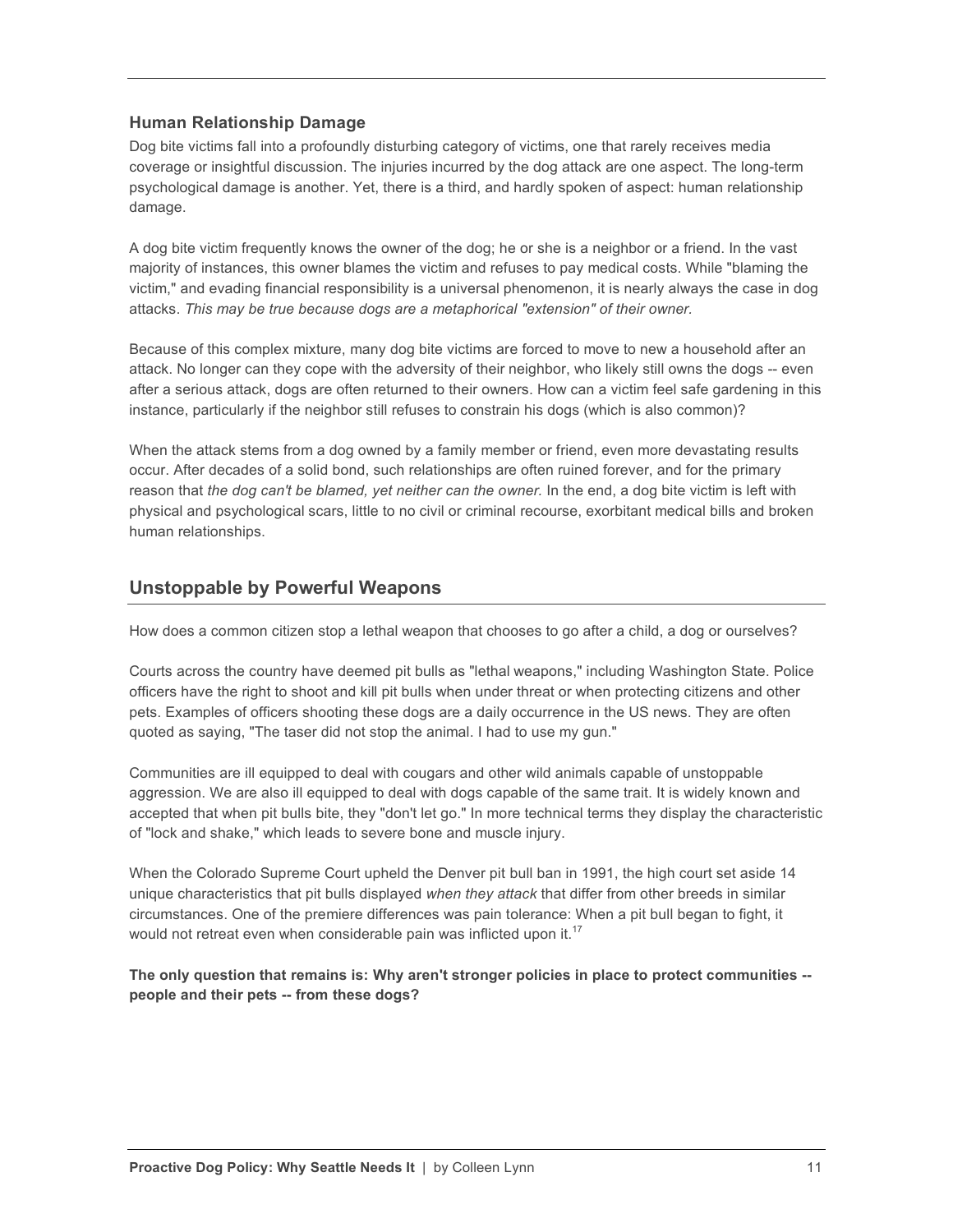### **Pit Bulls Kill Our Pets**

Pit bulls are inherently *animal-aggressive*. The most avid pit bull advocates agree. Why then does it make sense to allow such breeds into off-leash dog parks? Why then does it make sense to allow such breeds, even leashed, into areas that are highly trafficked by people and pets? As the author of this paper can attest: Leashes do not stop pit bulls.<sup>18</sup>

The most poignant Northwest example of *how far a pit bull will take animal-aggression* is the case of Sue Gorman. This Gig Harbor resident was sleeping when two neighborhood pit bulls broke into her home and began attacking her two dogs. In an effort to stop the attack, Gorman intervened and suffered severe injury to her arms, neck and face.

Pit bull advocates consistently say that animal-aggression does not lead to human-aggression, as if the former behavior ought to be acceptable. It is unacceptable for two reasons: The behavior kills and maims innocent pets, and it often leads to human-aggression. Sue Gorman's case is a prime example: A pit bull attacks a person's dog and the dog's owner gets injured trying to stop the attack.<sup>19</sup>

Furthermore, the leading pit bull educational website (pbrc.net) encourages responsible pit bull owners to use "break sticks" in the instance that their dog gets into an "accidental fight."

"Insert the break stick behind the molars where the gap is found. Turn the stick as if you're twisting the throttle of a motorcycle. This action will open the dog's jaws enough to pull the dog back by the collar. If both dogs have a hold, you will then have to break the second dog from the first. Just remember...Straddle, grab, break!"<sup>20</sup>

#### **The Pit Bull Paradox**

Time and again, communities wrangle with the pit bull paradox: one side says pit bulls are the victims of terrible abuse, the other side says pit bulls inflict the most abuse. Both sides are correct, but as a community we must address the growing problem instead of clinging to one side.

Along these same lines, an antiquated voice often belts out, "Punish the deed, not the breed." What this antiquated voice fails to realize is that the *deed has already occurred*; a new victim has been created. A proactive, progressive voice declares the following: "Prevent the deed, regulate the breed."

The author of this paper agrees that pit bulls need friends more than ever. Yet, breed specific regulations protect pit bulls from *dogmen*, abusive owners, backyard breeders and the certainty of death upon entering an animal shelter. It is only through city ordinances that regulate pit bull ownership and state and federal laws that criminalize dog fighting that we can address this paradox meaningfully.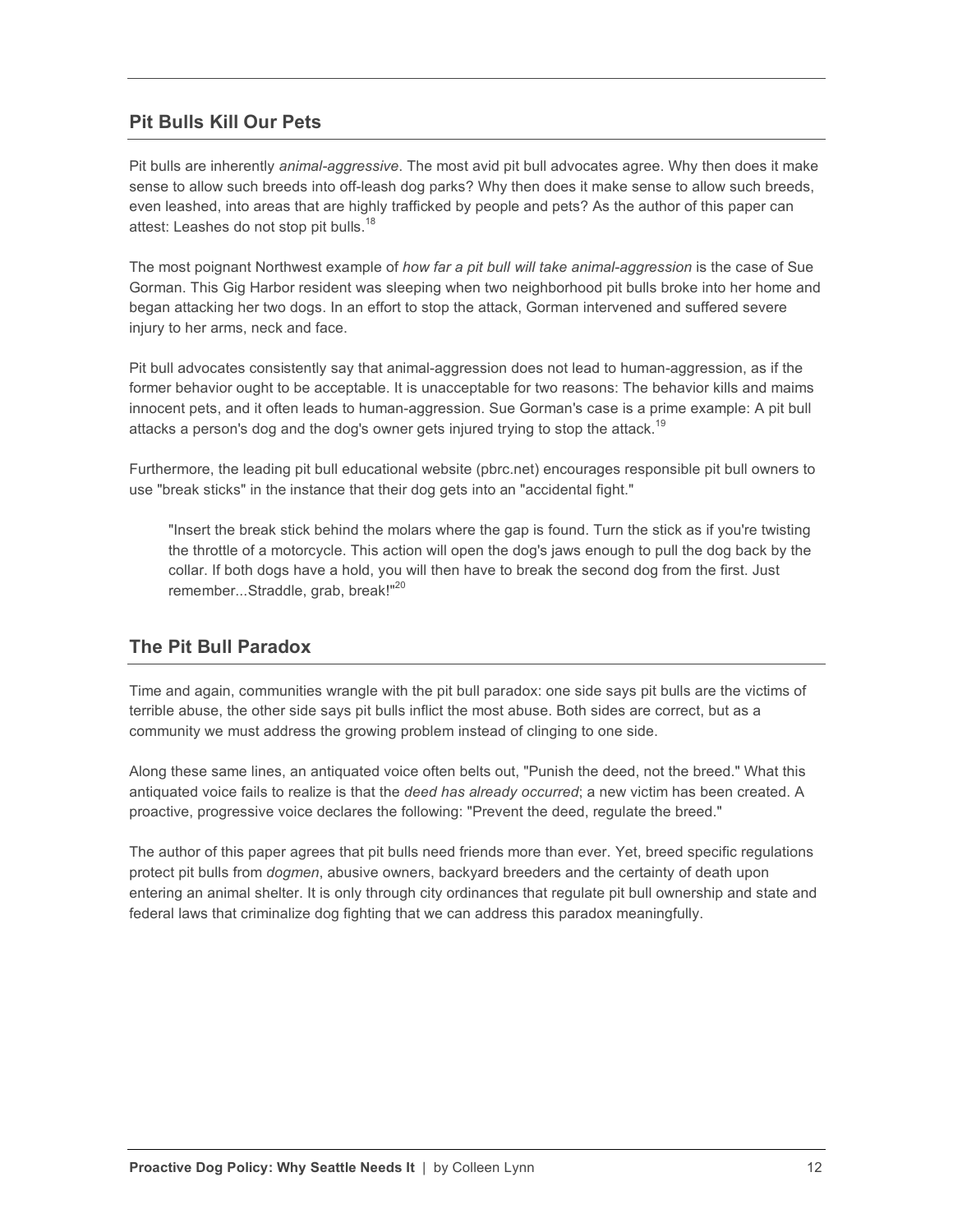## **Proactive Dog Policy: The Solutions**

### **Seattle Recommendations**

As described earlier, our primary goals include adopting proactive policy so that future victims are not created, in the event they are created, these victims must have adequate civil recourse. Owners of pit bull type dogs must not fall under the category of "judgment proof" under any circumstances.

Our additional goals include reducing the pit bull population, whereby reducing pit bull bites and pit bull euthanization rates, and increasing pit bull ownership responsibility, whereby making it simpler for police and animal control officers to impound these dogs when owners fail to follow regulations.

### **I. Identification and Liability**

Reportedly about 20% of dog owners in Seattle license their dog. This leaves 80% of all dogs unlicensed. It is reasonable to believe that many pit bulls are unlicensed. This lack of identification leads to lack of recourse for the victim, and is unacceptable. For the same reason, mandatory microchipping and insurance must be required for pit bull type dogs.

#### **A. Mandatory Licensing**

Pit bull type dogs must be licensed. Failure to provide proof of a valid license, or failure to renew a license, results in a \$250 dollar fine.

#### **B. Mandatory Microchipping**

Law enforcement officers must always be able to identify pit bull type dogs and link them to their owners. Failure to microchip results in a \$250 dollar fine.

#### **C. Mandatory Insurance Policy**

If a homeowners policy is unattainable -- for instance, the dog owner is a renter -- a pit bull owner must carry a \$250,000 liability insurance policy. Failure to provide proof of insurance results in a \$250 dollar fine.

In each instance, automatic impoundment of the dog may also result if law enforcement believes the pit bull is aggressive or is being used in dog fights.

### **II. Reducing Pit Bull Bites and Population**

Just as Seattle suffers from a disproportionately high number of pit bull bites and occupancy rates in city shelters, so did San Francisco. On February 1, 2006, San Francisco enacted a mandatory pit bull spay/neuter law. Eighteen months after the ordinance took effect, significant results emerged: $21$ 

- The rate of bite victims dropped 21%
- Shelter occupancy rates fell from three-quarters to one-quarter
- 21% fewer pit bulls were impounded and 24% fewer were euthanized

Why did a mandatory sterilization law drop the occurrences of bite victims? What we understand about "dogs that bite" was uncovered in a 1991 study done by the city of Denver: $^{22}$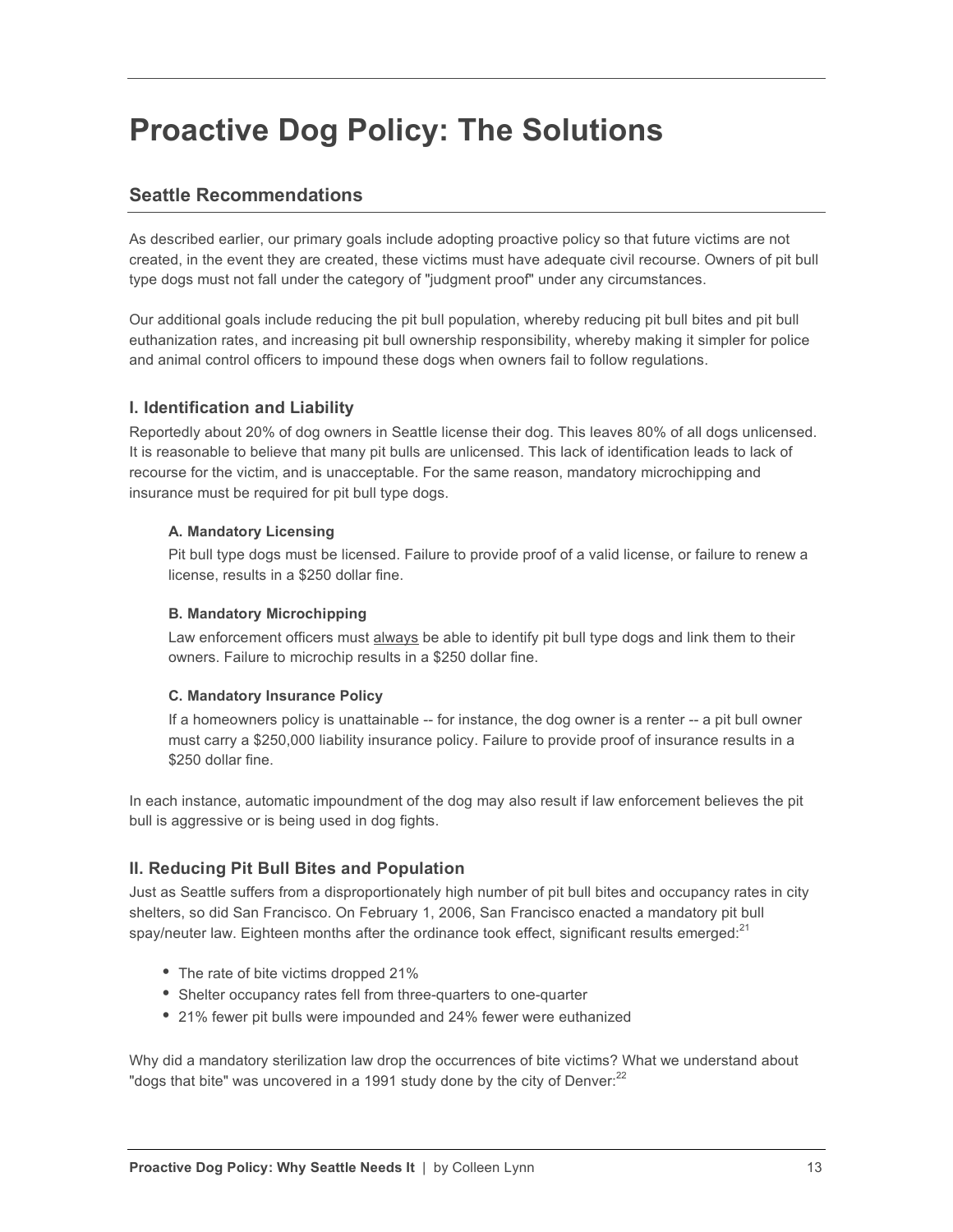- Biters are 6.2 times as likely to be male than female
- Biters are 2.6 times as likely to be intact than neutered
- Biters are 2.8 times as likely to be chained as unchained

In addition to mandatory licensing, microchipping and holding an insurance policy, the City of Seattle must consider a pit bull spay/neuter ordinance. Such a law not only provides protection to community members, it ensures that fewer pit bulls will be created and thus fewer will be euthanized.

#### **A. Mandatory Spay/Neuter**

Like San Francisco, law enforcement officers can issue "Fix It" tickets to noncompliant dog owners, requiring the pit bull to be sterilized within two weeks. At this time, information regarding low-cost spay/neuter clinics can be provided. Failure to comply within the given time period results in a \$500 dollar fine $^{23}$ 

#### **III. Prohibit Felons from Owning Pit Bulls**

Pit bull type dogs are the "chosen" breed of criminals (and have been for years) including: drug dealers, gang members, perpetrators of domestic violence and other violent offenders. Persons convicted of a felony do not have the right to own a gun, nor should they have a right to own a dog that our courts deem a "lethal weapon."

#### **A. Felon Ownership Prohibition**

While pit bulls are a clear favorite choice, it may be wiser policy to disallow felons from owning "any" dog over 35-40 pounds. Too frequently dogs play a critical role within criminal endeavors. A SWAT team member recently told the author of this paper that each team has a designated "dog shooter."

#### **IV. Tracking Severe Dog Bite Injury**

Under Washington State law, severe injury is defined as (RCW 16.08.073): "Any physical injury that results in broken bones or disfiguring lacerations requiring multiple sutures or cosmetic surgery." If we, as a city, are ever to understand which breeds are responsible for the most severe bites; we must track this data.

#### **A. Severe Dog Bite Injury Records**

Animal Control authorities must track and record each case of severe injury by dog breed.

#### **Additional Options**

#### **Modifying RCW 16.08 (Dangerous Dogs)**

Some Washington State cities have adopted policies that include pit bull type dogs in the definition of "potentially dangerous" and/or "dangerous dogs." Essentially, such laws deprive the dog of having "one free bite" and trigger a variety of restrictions including:

- Obtaining a certificate of registration from animal control authority
- Special enclosure/containment requirements
- Posting of signs warning of the dangerous dog
- A surety bond in the sum of at least \$250,000
- A policy of liability insurance in the amount of at least \$250,000.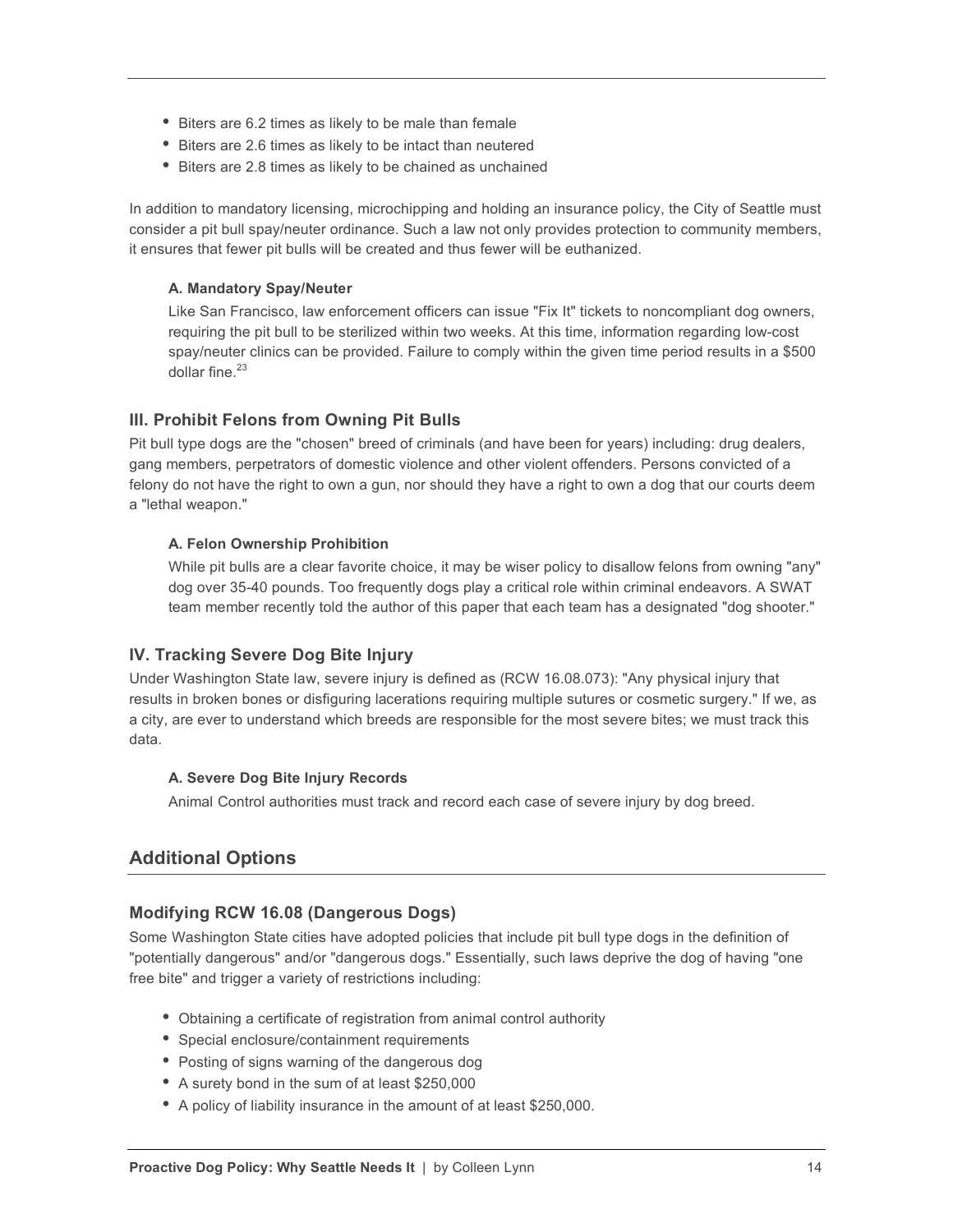Toledo, Ohio, recently enacted legislation that *automatically deems pit bull type dogs as vicious.* Tom Skeldon, the Lucas County, Ohio Dog Warden, is the leading US expert on pit bulls from a law enforcement aspect. He is currently in the midst of adding mandatory spay/neuter to the county's pit bull ordinance. The "vicious" requirements did not alleviate the pit bull overpopulation problem.

#### **Exemptions**

#### **A. Canine Good Citizen Certificate Exemption**

Some cities provide exemptions for potentially dangerous and breed specific dogs that receive a certificate from passing the American Kennel Club's Canine Good Citizen Program. Among them are Pasco and Oak Harbor.

#### **B. Service Dog Exemption**

Dangerous dog ordinances should also provide exemptions, or waivers for trained guide dogs or service dogs used by people with disabilities. Yet at all times, the service animal must be safe and under control of the user.

#### **Banning Specific Breeds (Yakima City Code 6.18)**

A number of cities across the US have banned pit bull type dogs entirely, including Yakima. A pit bull ban is the most proactive policy that can be undertaken for the following reasons: It saves the most human lives by preventing attacks before they occur; it saves countless pit bulls from abuse and automatic euthanization; it criminalizes the breeding of pit bulls which dramatically reduces the ability to breed these dogs for the purpose of dog fighting.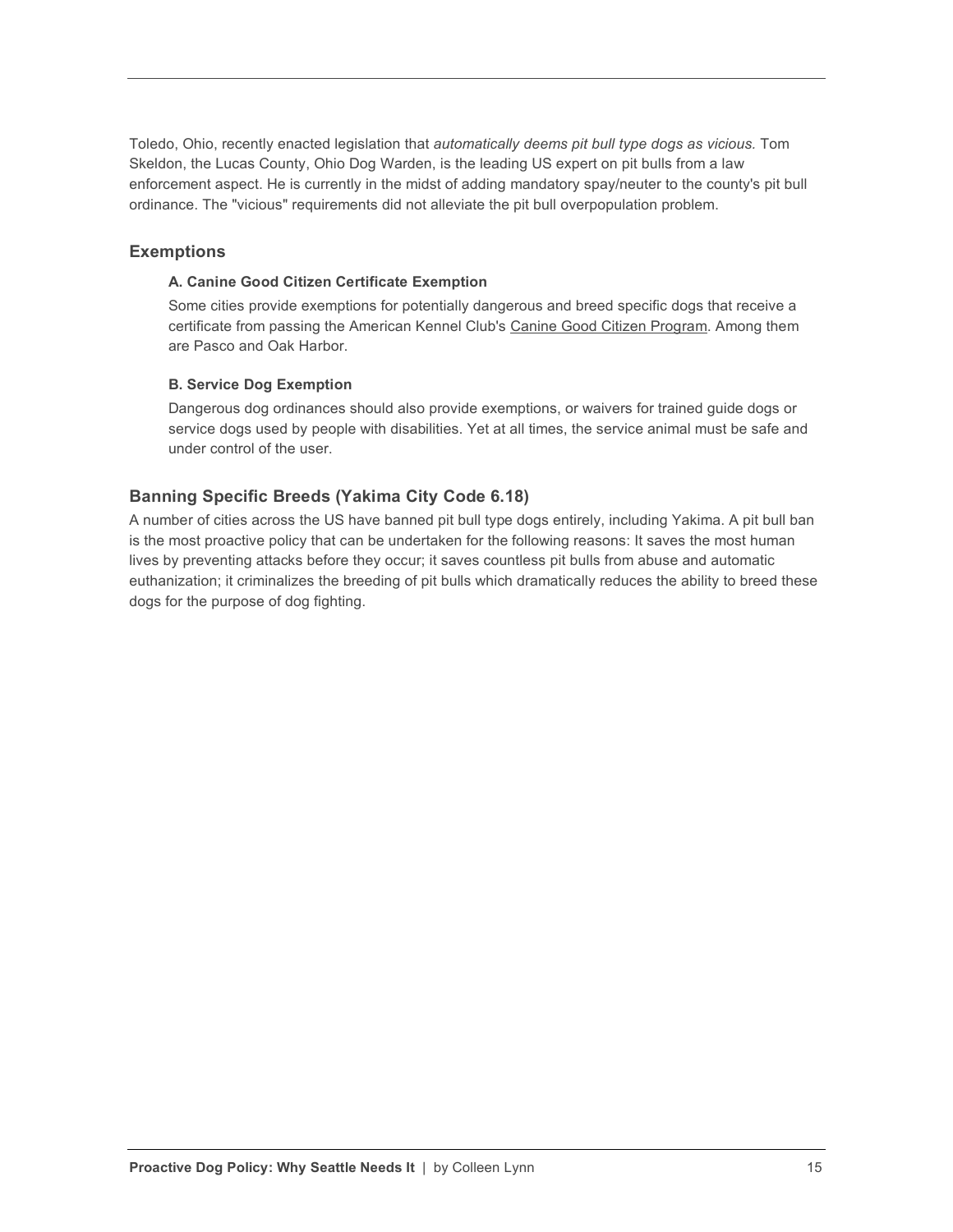## **Proactive Dog Policy: The Arguments**

### **BSL is Unconstitutional**

Opposition to BSL falls into several main categories, being "unconstitutional" is one. As recently as February 19, 2008, the United States Supreme Court handed the pit bull lobby another defeat when it refused to hear their appeal from the Ohio Supreme Court's decision in the City of Toledo vs. Tellings case. Pit bull advocates had argued that the law was unconstitutional on several grounds, all of which the Ohio Supreme Court rejected:

- 1. Procedural due process
- 2. Substantive due process
- 3. Equal protection of the laws
- 4. Void for vagueness

The Supreme Court of Ohio has now joined courts in Washington\*, Colorado, New Mexico, Florida, Arkansas, Iowa, Kansas, Utah, Wisconsin, and Kentucky in ruling that BSL is, indeed, constitutional when properly written.

*\*Washington State Supreme Court also rejected an appeal. In an attempt to fight Yakima's pit bull ban -- American Dog Owners v. Yakima -- the Superior Court of Yakima County granted judgment in favor of the city. The gist of the complaint by American Dog Owners was "identification," and that an ordinary person would misidentify mixed breeds.*

### **BSL is Racist**

A breed of dog cannot be equated to a race of human beings. The term "racism" applies to human beings alone, as does the term "human rights." Additionally, mankind created multiple breeds of dogs for multiple purposes, and as such can regulate them if the need arises.

### **Additional Arguments**

The remaining oppositional arguments include: media bias and flaws in fatality statistics. These two issues are addressed -- side by side -- by two canine experts in a recent *Veterinary Forum* (January 2007) article authored by Alan M. Beck Sc.D. (pro-BSL) and Ledy VanKavage, Esq (anti-BSL).

Please see the following several pages to review the article: *Profiling: Two Sides of the Issue*.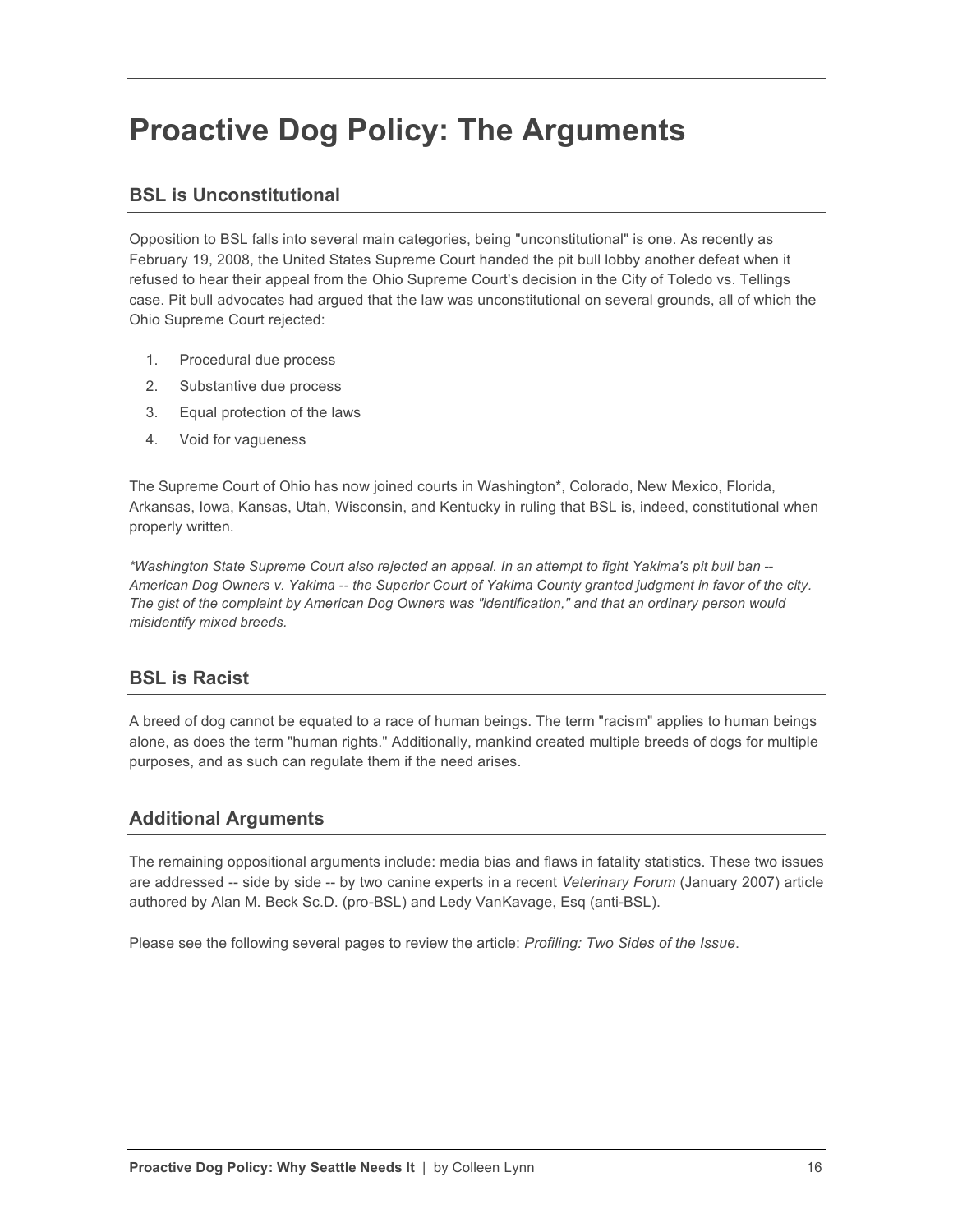## **Profiling: Two Sides of the Issue**

#### **Veterinary Forum**, January 2007

**Editor's Note:** The fear of certain allegedly vicious canine breeds has spread like a prairie fire across North America, with many jurisdictions passing strict bans. Even if there are no local laws restricting ownership of these breeds, homeowners may find it impossible or prohibitively expensive to purchase homeowner's insurance if they own certain breeds.

The current scare breed is the pit bull, which is often vaguely defined as any dog that, to relevant authorities, looks like their conception of a pit bull. (An attorney friend once showed 24 photos of purebred dogs to students in my animal ethics seminar and challenged them to identify the "pit bulls" -- no one could do so with any accuracy.) Rottweilers elicit a similar reaction. A generation ago, the targeted breeds were German shepherds and Doberman pinschers.

Experts are divided on the rationality of these approaches. The late Dr. Frank Loew, dean at Tufts and Cornell Universities veterinary schools, dismissed such reactions as "canine racism," since canine breeds are essentially races and individuals are targeted because of group membership. Other experts strongly defend such bans as being empirically based and essential to protecting public health and safety.

In this pair of columns, we present the strongest arguments we could find that are put forth by experts from both sides of the issue in the hope that veterinarians will be better informed in the event they are approached to help advance or prevent such breed-specific bans in their communities. -*Bernard E. Rollin, PhD, Column Editor*

#### **Point**

#### *By Ledy VanKavage, Esq*

Mark Twain said, "What gets us into trouble is not what we don't know, it's what we know for sure that just ain't so."

If you've read the papers lately, you would think that every dog that bit must be a "pit." Based on the myriad of news accounts, city councils have rushed to pass laws banning any mixed-breed dog that merely resembles an – American pit bull terrier. Animal control and police officers routinely overrule veterinarians regarding the heritage of a mutt. The outcome: Friendly shorthaired dogs are being seized by authorities and killed because of their alleged "breed."

Is this a rational response to dog bites, or is it a witch hunt fueled by modern media bias?

#### **A study in media bias**

According to Janis Bradley, author of *Dogs Bite: But Balloons and Slippers Are More Dangerous*, more people are killed by lightning each year than by dogs. The canine population has blossomed to 73 million in the United States.<sup>1</sup> Despite this increase, a relatively consistent 12 to 24 humans die from dog bites each year.2

So why the visceral reaction to dog bites when swimming pools, for example, are much more dangerous? Perhaps the answer is that dogs are predators, and humans naturally recoil from being considered prey. Our innate fear of carnivores results in bad public policy.

That fear is further fueled by inflammatory news reports designed to sell papers. Karen Delise, LVT,

## **Counterpoint**

*By Alan M. Beck, Sc.D.*

Subpopulations of plants and animals that become distinct as a result of isolation from the large population are known as *races*. Subgroups of domestic animals whose differences develop because of human selection are known as *breeds*. Human races are a special case in that, although they developed naturally, they no longer have any biological significance. Indeed, human races are more defined by those who make the categories than by any inherent characteristic. They are social statements, not natural ones. When a group of humans uses race as a category to deny another group social equality, we call it "racism."

The pit bull–supporting community has not suggested any serious breeding program but has reacted by denying the validity of the data and using the rhetorical argument of calling the bans "racist." The analogy to real racism is cruel and inaccurate. At the very least, it demeans the terrible impact human racism has had on our culture. It also implies that canine breeds are some kind of "protected" category, which they are not. We change canine breeds all the time by changing breed standards and crossing breeds to create new ones.

The AVMA Professional Liability Trust published a book for veterinarians who are AVMA members that gives information on how to recognize pit bull–type dogs and has references to other books with useful photographs. After listing all the breeds usually associated with pit bulls, the authors note, "One should remember that crossbred dogs with pit bull in their bloodlines. . . are equally dangerous and unpredictable."<sup>1</sup> Does this mean that the AVMA is practicing canine racism?

Continue reading *Point* on next page Continue reading *Counterpoint* on next page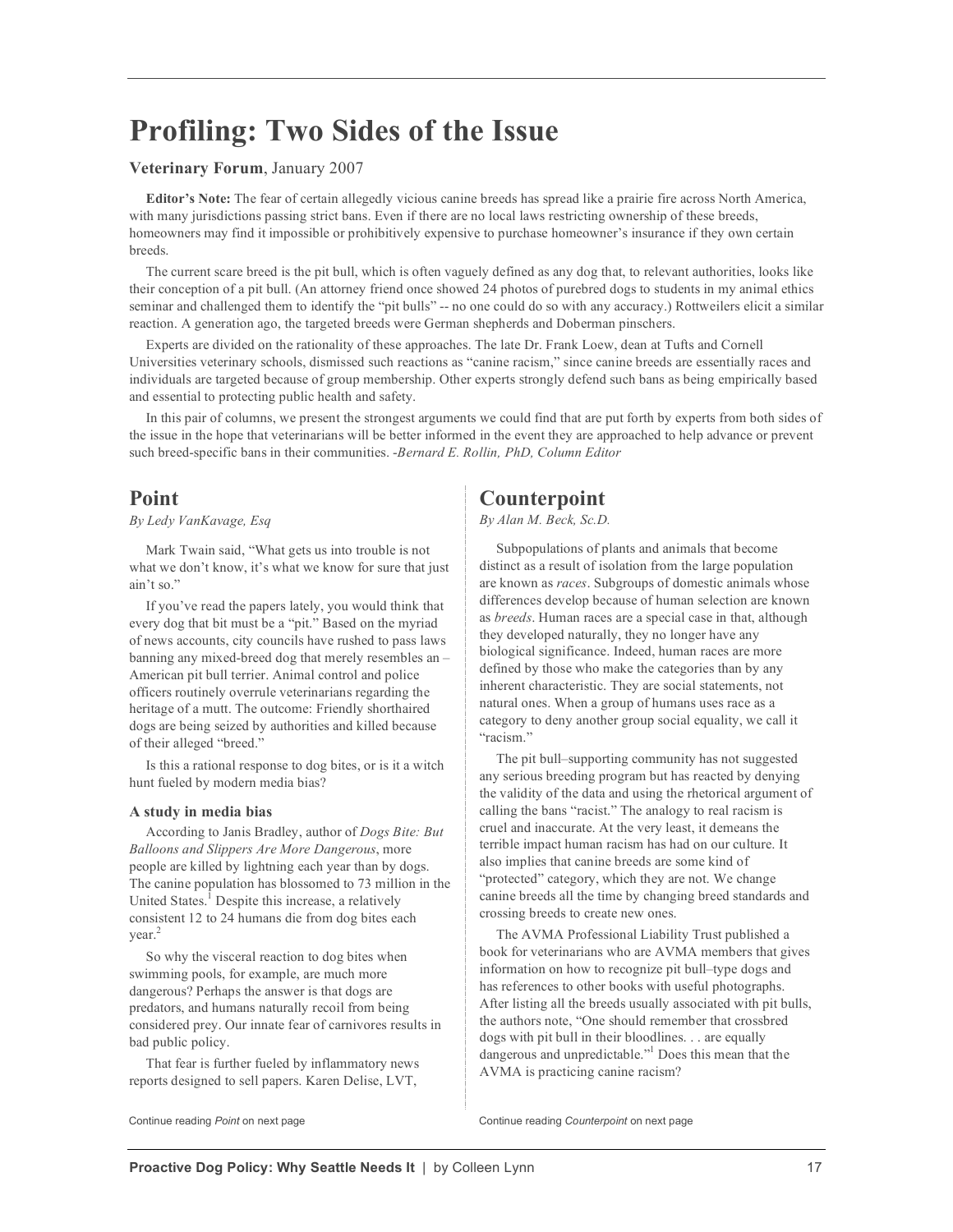the author of *Fatal Dog Attacks: The Stories Behind the Statistics*, has examined media bias in dog-bite reporting. She surveyed news stories about dog attacks that occurred on a random day: June 9, 2006 (Delise K: Personal communication, National Canine Research Council, Slanesville, WV, 2006).

On that day, a 3-year-old Virginia boy was admitted to the hospital with extensive injuries. The child required 300 stitches and eventually needed additional surgeries to functionally repair muscles and nerves as well as scar tissue. The child had been attacked by a golden retriever mixed-breed dog. This horrific attack was reported in only two local Virginia newspapers.

An 11-year-old girl was bitten in the leg and hospitalized when she was attacked by two pit bulls in California. She had serious but not life-threatening injuries. This incident, however, was reported by more than 91 national newspapers and media outlets, including Fox News, *Forbes, The Washington Post, the Los Angeles Times*, and the *Chicago Tribune*.

Two other incidents were reported that day: In Denver, a 3-year-old girl was admitted to The Children's Hospital with serious lacerations to her face and head. She had been attacked by her Labrador retriever. The attack was covered by four Colorado media sources only. In another dog-bite incident, one Indiana newspaper picked up the story of a woman who had been attacked by a German shepherd while she was walking her Shetland sheepdog mix. Neighbors were able to restrain the German shepherd but not before the woman had been bitten twice in the face, and her dog was so severely injured that it eventually had to be euthanized.

So, on June 9, 2006, four dog attacks made the news but only the incident involving the pit bulls garnered extensive national attention.

#### **Beyond breed banning**

Legislators, of course, respond to sensationalized media accounts. Given the over-reporting of pit bull attacks, bans targeting that breed might appear rational, but in the past, such breeds as German shepherds, Doberman pinschers, and rott–weilers have all been similarly villified. Italy, in fact, now restricts over 90 breeds of dogs, including Welsh corgis.3

Despite the supposed quick fix offered by such bans, the only published study conducted on breed bans<sup>4</sup> indicated that they don't work. The study involved the United Kingdom's Dangerous Dog Act, which banned "pit bulls" in 1991. The study concluded that the ban had no effect on stopping dog attacks. Indeed, data in a report published in the September 15, 2000, issue of JAVMA indicate that breed-specific legislation is not the solution to dog-bite prevention.

So, if canine profiling isn't the answer, what will work?

Delise examined all fatal dog attacks that occurred in

#### **Is there canine racism?**

Dogs whose breeding has been managed by humans are a wonderful example of breed development. Dogs were originally bred for specific functions but are more recently being bred for morphologic (appearance) preferences. Is this canine racism? Just look at breed clubs and dog shows -- judgments of inclusion or exclusion based on breed and breed alone. That is a form of canine racism, although with less sinister intentions than human racism. Nevertheless, there is a clear recognition that specific breeds have recognizable morphologic and behavioral differences. The general categories (breeds) recognized by observation match fairly closely what has been found using genetic mapping.

It has long been recognized that breed traits include both morphology and behavior. No one is surprised when the Border collie herds or the pointer points. The behaviors emerge without specific training, which is noticeably more effective in breeds selected for a breed-specific behavioral pattern. Breed-specific behaviors are often released spontaneously. In most cases, these behaviors are, at worst, annoying. But when the behavior is an inclination to attack, there is a social problem that requires attention.

#### **Breed-specific problems**

Responsible breed organizations often address issues when a breed-specific problem emerges, whether it is a physical deformity or undesirable behavior. We have seen this when addressing springer spaniel rage and Doberman pinscher aggression. For some reason, the people dedicated to pit bull–type dogs have not addressed the issue of aggressiveness to people or even other dogs.

Researchers<sup>2</sup> studying the 1979 to 1998 records of dog bite–related fatalities recognized that not having concise estimates of the population of each canine breed placed some limitations on the certainty of the data regarding pit bulls:

*"Despite these limitations and concerns, the data indicate that rottweilers and pit bull–type dogs accounted for 67% of human dog bite–related fatalities in the United States between 1979 and 1998. It is extremely unlikely that they accounted for anywhere near 60% of dogs in the United States during that same period; thus, there appears to be a breed-specific problem with fatalities."*

It has been suggested that, because the Centers for Disease Control and Prevention (CDC) data rely, in part, on newspaper articles, there may be bias because pit bull attacks may be reported more often than attacks by other breeds. It may be true that nonfatal attacks have been disproportionately reported when pit bulls are involved, but fatal attacks are reported, at least once, for all breeds. Fatalities caused by pit bulls may be reported more extensively, but all the CDC studies were careful to "count" each event only once, regardless of how often it was reported in the media, accurately demonstrating the disproportionate contribution of pit bull–type dogs to

Continue reading *Point* on next page Continue reading *Counterpoint* on next page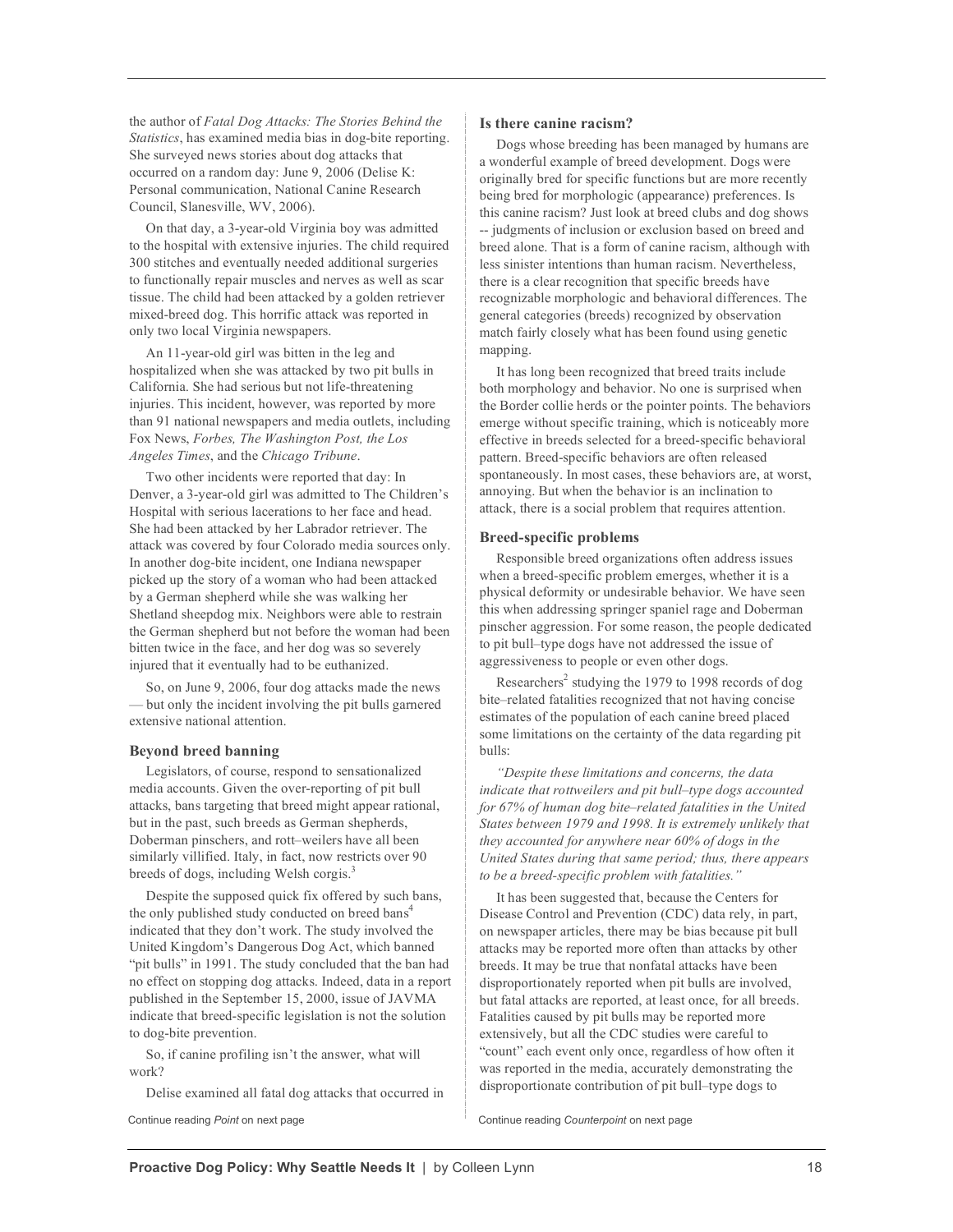the United States in 2005 and found some striking commonalities:

*90% of the dogs were not neutered or spayed (interestingly, according to Delise, there is no documented case of a neutered companion pit bull causing a human fatality).*

*81% were not maintained as a pet (i.e., they were used as guard dogs or for fighting).*

*61% involved abuse and neglect cases or were not humanely controlled or contained (i.e., they were chained or allowed to roam).2*

In lieu of profiling, politicians should focus on remedying these factors.

#### **An owner's outcry**

Tragically, breed-specific legislation severs the human-animal bond. Most Americans now view their pets as family members.<sup>5</sup> The anguish experienced by thousands of responsible guardians who have had their pets seized simply because of their perceived breed is eloquently expressed in a recent message board posting on the Internet (originally posted in its entirety at tech.groups.yahoo.com/group/SecondChanceFosteringfo rDogs/message/56):

"My name is Andrea Miller, and I own an 8-year-old, black-and-white, neutered pit bull named Ali. I just found out today during a visit from the health department that pit bulls were outlawed in my city... I've had Ali since the day he was born; the runt of a litter of 10, he had to be bottle fed, and I became attached. He's been my best friend all his life and my only friend at times. Eight months ago, I had a baby, and Ali had no problem adjusting to the new situation. After all that Ali has become to me and my family, I can't bear to give him up and let city hall put him to sleep. But no one at city hall or the health department seems to care how heartwrenching this is, and I just can't understand how they can be so coldhearted...

"He gets along with cats, too. ...He and Kiki take turns cleaning each other. I'm afraid she will be devastated as well once she realizes he is no longer around.

"I've wondered sometimes what life would be like when Ali passed on from old age, but I always assumed I didn't need to worry about that for many years. I never would have imagined something like this could be possible. He's been my one reliable, stable friend for so long that I don't know how I will manage without him. But I can guarantee it will be easier if I know he is alive, happy, and cared for. I've lived in and supported this city almost my whole life, but I can't help but feel betrayed and very bitter."

Across the United States, dogs such as Ali -- many of them mutts -- are being seized and killed simply because of their appearance. It's not only unconscionable and unconstitutional -- it's un-American.

human fatalities (Lockwood R: Personal communication, The Humane Society of the United States, Washington, DC, 2006).

The pit bull community takes pride in noting a single study<sup>3</sup> that purportedly proves that pit bull bans do not work. In reality, the study proves absolutely nothing! It is a descriptive study of one small emergency room in Scotland, noting emergency room admissions for all bites, including humans, and no fatalities during a 3-month period before and after the British law of 1991 was passed. The number of pit bull bites went from six to 12, although other breeds did experience a slight decrease. The single observation of a difference of six bites in a small hospital that received no fatalities proves nothing, and it is sad that it is the best source the pit bull "lobby" can cite.

#### **The need for legislation**

About 20 years ago, western countries recognized the problems associated with pit bulls and did what governments do when there is no self-correction -- they developed legislative approaches to protect the majority. Since the end of the 1980s, many European countries and many cities in North America enacted breed-specific legislation in varying forms from outright bans of ownership to restrictive management when the pit bull– type breeds were in public.

I suspect if a breed disproportionately caused the death of humans and other dogs because of disease there would be symposia, breed club meetings, and changes in breed standards to address the problem. It would not be canine racism but good and responsible husbandry. It is time to stop calling names to evoke emotion and begin an honest recognition of a problem already recognized around the world. As an empirical generalization, pit bull–type dogs are an added burden for society, impacting the health of people, other dogs, and even themselves. I do not believe it is appropriate to take pit bull dogs away from their owners and believe such laws are unconscionable. However, I do find enough evidence to support restrictions, such as leashing and muzzling when in public, and not adding to their numbers in society.

There should be less talk of racism and more talk of responsible animal management so that all dogs would be more welcomed in society.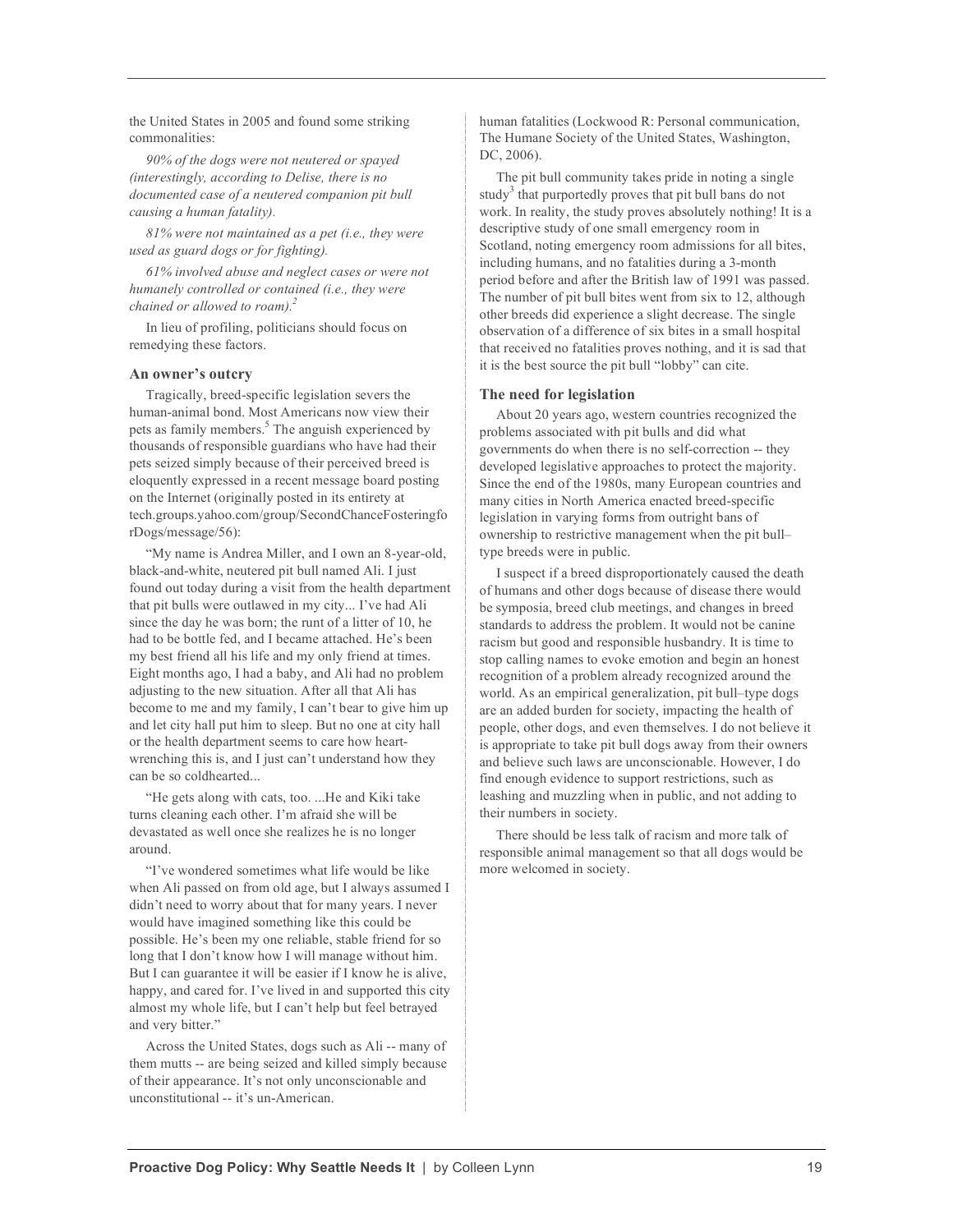## **Conclusion**

In conclusion, the following statement is stressed again:

#### **The argument that lies before the City of Seattle is not the "demonization" of pit bulls, it is instead: What steps can we take to prevent future attacks? And who pays when they do attack?**

These are 20-year old questions that many cities, including Seattle, have yet to answer. Until these questions are answered, more victims will be created, more pit bulls will be euthanized and more dog owners will remain "judgment proof."

No law or set of regulations surrounding pit bulls will be perfect. Perfection is hardly a goal. Compromise, on the other hand, is a goal. Public policy makers, animal control agencies, law enforcement and victims can and should come together on this issue. If we are ever to create proactive dog policy that protects both citizens and pit bulls, we must.

## **Bibliography**

<sup>1</sup>The Pit Bull: Friend and Killer, by EM Swift, Sports Illustrated, July 27, 1987

2 *Pit Bulls Euthanized by the Numbers*, Kirotv.com , October 2007

<sup>3</sup>Seattle Animal Shelter Statistics (2003-2008)

4 *Pit Bulls Euthanized by the Numbers*, Kirotv.com , October 2007

5 Seattle Animal Shelter Statistics (2003-2008)

6 *Pit Bull Dogs*, by Alan M. Beck, Invited Testimony for the Ontario, Canada Pit Bull Ban, 2005

7 *Pit Bull Dogs*, by Alan M. Beck, Invited Testimony for the Ontario, Canada Pit Bull Ban, 2005

8 *Dog Attack Deaths and Maimings, US & Canada September 1982 - November 7, 2007*, Merrit Clifton, Animal People News, November 2007

9 *Incidence of Dog Bite Injuries Treated in Emergency Departments (1992-1994)*, by Harold B. Weiss, MS, MPH; Deborah I. Friedman; Jeffrey H. Coben, MD, Journal of American Medical Association (JAMA)

<sup>10</sup>*Pit Bull Dogs*, by Alan M. Beck, Invited Testimony for the Ontario, Canada Pit Bull Ban, 2005

<sup>11</sup>*Dog Bite Prevention for Law Enforcement and Other First Responders*, by Randall Lockwood, Tawzer Dod Videos, 2004

<sup>12</sup>*Pit bull mauls Denver man, 58: Neighbor kills dog after 70 bites, 100 stitches, 2 broken legs*, by Jim Kirskey, Denver Post, May 9, 1989.

<sup>13</sup>*The Enduring Agony of a Pit Bull Rampage*, by By Carolyn Starks and John Keilman, Chicago Tribune, August 13, 2006

<sup>14</sup>*Pit Bull Case Report Nurture Review*, by Steven F. Vegas, MD, Jason H. Calhoun, MD, M. Eng., John Mader, MD, Texas Medicine Vol. 84, November 1988

<sup>15</sup>Insurance Information Institute

<sup>16</sup> Scares Serve As a Reminder of Good, Bad in Others, by Lisa Fernandez, The Mercury News, December 16, 2007

<sup>17</sup>*One City's Experience*, by Kory A. Nelson, Senior City Attorney for the City of Denver, Municipal Lawyer, July/August 2005

<sup>18</sup>Woman Attacked by Pit Bulls Wants to Change Law, Kirotv.com, June 10, 2007

<sup>19</sup>*Pit Bulls Enter Home Through Pet Door, Maul Woman*, Kirotv.com, August 21, 2007

<sup>20</sup>*Break Stick Information*, Pit Bull Rescue Central (PBRC.net)